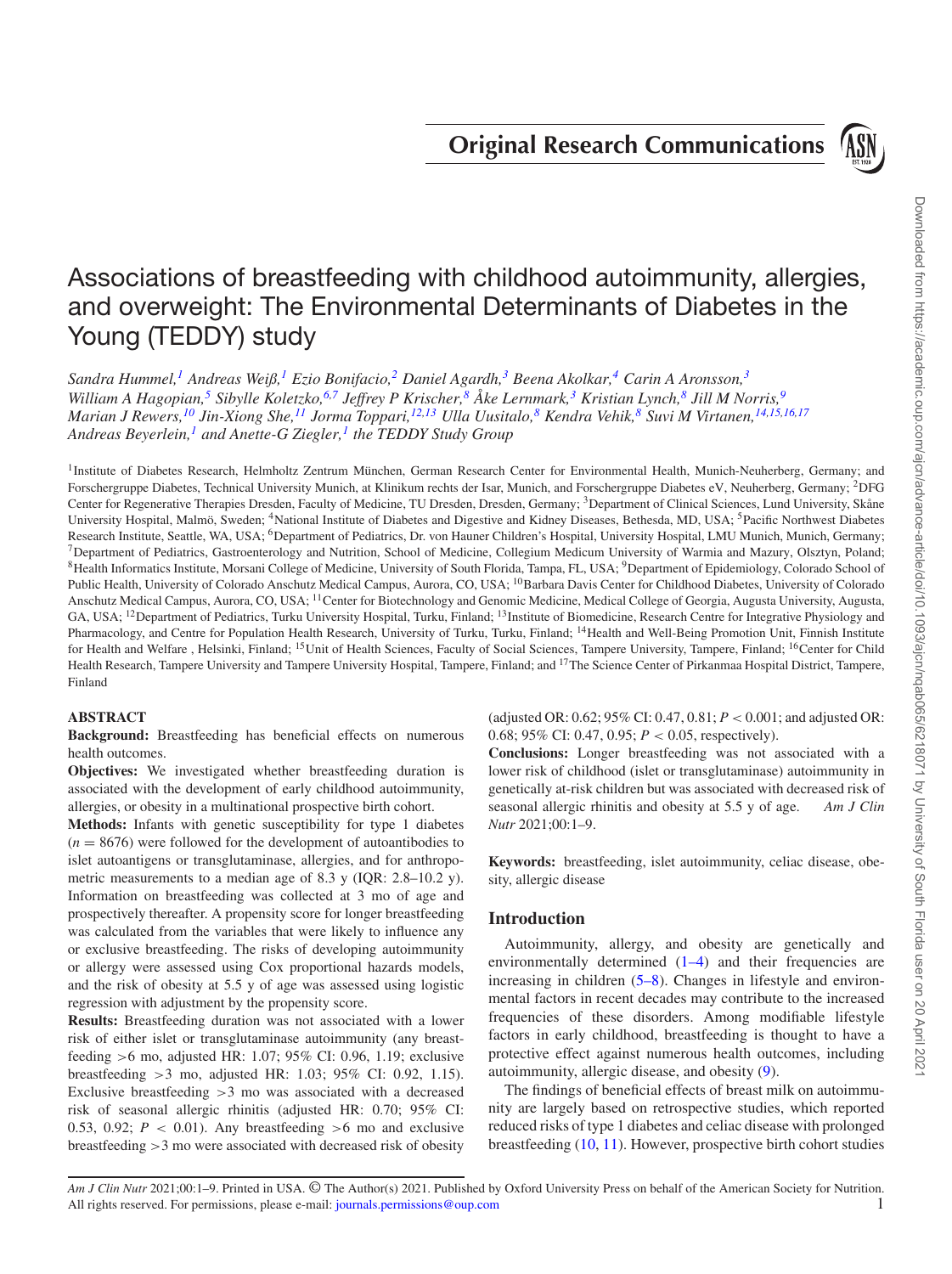and meta-analyses failed to identify a protective association conclusively [\(10–13\)](#page-7-3), and 1 prospective study indicated that breastfeeding for  $>12$  mo may actually increase the risk of celiac disease [\(14\)](#page-7-5). Also, previous results from the TEDDY (The Environmental Determinants of Diabetes in the Young) study indicated that continued breastfeeding at the time of gluten introduction may increase the risk of celiac disease–associated autoimmunity [\(15\)](#page-7-6).

Studies on the effects of breastfeeding on allergic disease have also yielded inconsistent results [\(16,](#page-7-7) [17\)](#page-7-8). Although there is more convincing evidence for a protective association of breastfeeding with overweight or obesity risk in later life, there is substantial heterogeneity between studies [\(18\)](#page-7-9). The heterogeneous effects of breastfeeding are likely due to the many confounders that affect both breastfeeding behavior and the outcomes of multifactorial diseases, and to the retrospective design of most of these studies.

The TEDDY study is a large birth cohort study prospectively following children with increased genetic susceptibility for type 1 diabetes and celiac disease in the United States, Finland, Sweden, and Germany for the development of islet and transglutaminase autoantibodies [\(19\)](#page-8-0), which represent the more frequent manifestations of autoimmunity in childhood. It collects detailed prospective information on environmental exposures and childhood conditions, such as allergy, as well as demographic and anthropometric data, such as growth. The study monitors children for the earliest signs of autoimmunity and reports of allergy, including reactions to food, pollen, plants, drugs, and animals. Therefore, it is ideally suited to look for associations between breastfeeding and disease in early childhood accounting for variables affecting breastfeeding behavior. Here, we used information from this unique cohort to investigate whether breastfeeding is associated with the development of 3 different childhood outcomes: autoimmunity, allergy, and obesity.

#### **Methods**

#### **Study population**

The TEDDY study screened 424,788 newborns for type 1 diabetes–associated human leukocyte antigen (HLA) genotypes between 2004 and 2010, of which 8676 children were enrolled and followed up in 6 centers located in the United States, Finland, Germany, and Sweden. The study design, eligibility, and methods have been published in more detail elsewhere [\(6,](#page-7-10) [19\)](#page-8-0). We used data up to 31 December, 2017. Written informed consent was obtained for all study participants from a parent or primary caretaker, separately, for genetic screening and participation in the prospective follow-up. The study was approved by local institutional review boards and is monitored by an external advisory board formed by the NIH.

#### **Dietary assessment**

Information on the infant's diet during the first 3 mo of life was collected by questionnaires at the first clinical visit at 3– 4 mo of age. The primary caretakers were asked whether the infant was still receiving breast milk. If they responded "no," they were asked when breastfeeding was stopped or whether the child had never been breastfed. If they responded "yes," the caretakers were asked to prospectively record the date when breastfeeding was stopped in a booklet which was reviewed at each clinical visit (every 3 mo  $\leq$ 4 y of age). The definition of exclusive breastfeeding included small amounts (<5 mL/d) of nonnutritious drinks such as tea, water, and dietary supplements (including vitamins and minerals, such as vitamin D). The duration of any breastfeeding was the age at the last time the child was breastfed. Breastfeeding included feeding breast milk either at the breast and/or by bottle and feeding with the child's mother's breast milk or donated breast milk (which was the case in 45 children). The TEDDY study did not provide any specific recommendations or advice on infant feeding to the families.

#### **Assessment of outcomes**

#### *Autoimmunity.*

Blood samples were obtained every 3 mo until 4 y of age and biannually thereafter for the analysis of islet autoantibodies [insulin-, glutamic acid decarboxylase- (GAD), and insulinoma antigen-2 autoantibodies]. From 2 y of age and every year thereafter, samples were tested for autoantibodies to tissue transglutaminase (tTG). If a child tested positive at 2 y, earlier blood samples that had been collected from birth onward were also analyzed to determine the age at which tTG antibodies first became detectable. Autoantibodies were measured by radiobinding assays as previously described [\(20–22\)](#page-8-1).

In this study, autoimmunity was defined as positivity for islet autoantibodies and/or tTG autoantibodies. Positive for islet autoantibodies was defined as positive for  $\geq 1$  islet autoantibody in 2 reference laboratories on  $\geq$  2 consecutive visits. Positive for tTG autoantibodies was defined as positive on  $\geq 2$  consecutive visits. The date of seroconversion (time to first autoantibody) was defined as the date on which the first of the 2 consecutive positive samples was collected. For children who developed both islet and

The TEDDY Study was supported by grants U01 DK63829, U01 DK63861, U01 DK63821, U01 DK63865, U01 DK63863, U01 DK63836, U01 DK63790, UC4 DK63829, UC4 DK63861, UC4 DK63821, UC4 DK63865, UC4 DK63863, UC4 DK63836, UC4 DK95300, UC4 DK100238, UC4 DK106955, UC4 DK112243, UC4 DK117483, and contract no. HHSN267200700014C from the National Institute of Diabetes and Digestive and Kidney Diseases, National Institute of Allergy and Infectious Diseases, Eunice Kennedy Shriver National Institute of Child Health and Human Development, National Institute of Environmental Health Sciences, CDC, and Juvenile Diabetes Research Foundation. Supported in part by NIH/National Center for Advancing Translational Sciences Clinical and Translational Science awards UL1 TR000064 (to the University of Florida) and UL1 TR002535 (to the University of Colorado), by German Federal Ministry of Education and Research grants FKZ 01KX1818 (to A-GZ) and FKZ 01EA1905 (to SH), and by the German Federal Ministry of Education and Research (to the German Center for Diabetes Research—DZD eV).

The funders had no impact on the design, implementation, analysis, and interpretation of the data.

Supplemental Tables 1–7, Supplemental Figure 1, and Supplemental Acknowledgments are available from the "Supplementary data" link in the online posting of the article and from the same link in the online table of contents at [https://academic.oup.com/ajcn/.](https://academic.oup.com/ajcn/)

[Address correspondence to SH \(e-mail:](mailto:sandra.hummel@helmholtz-muenchen.de) sandra.hummel@helmholtzmuenchen.de).

Abbreviations used: GAD, glutamic acid decarboxylase; HLA, human leukocyte antigen; SDS, SD score; TEDDY, The Environmental Determinants of Diabetes in the Young; tTG, tissue transglutaminase.

Received September 22, 2020. Accepted for publication February 19, 2021. First published online 0, 2021; doi: https://doi.org/10.1093/ajcn/nqab065.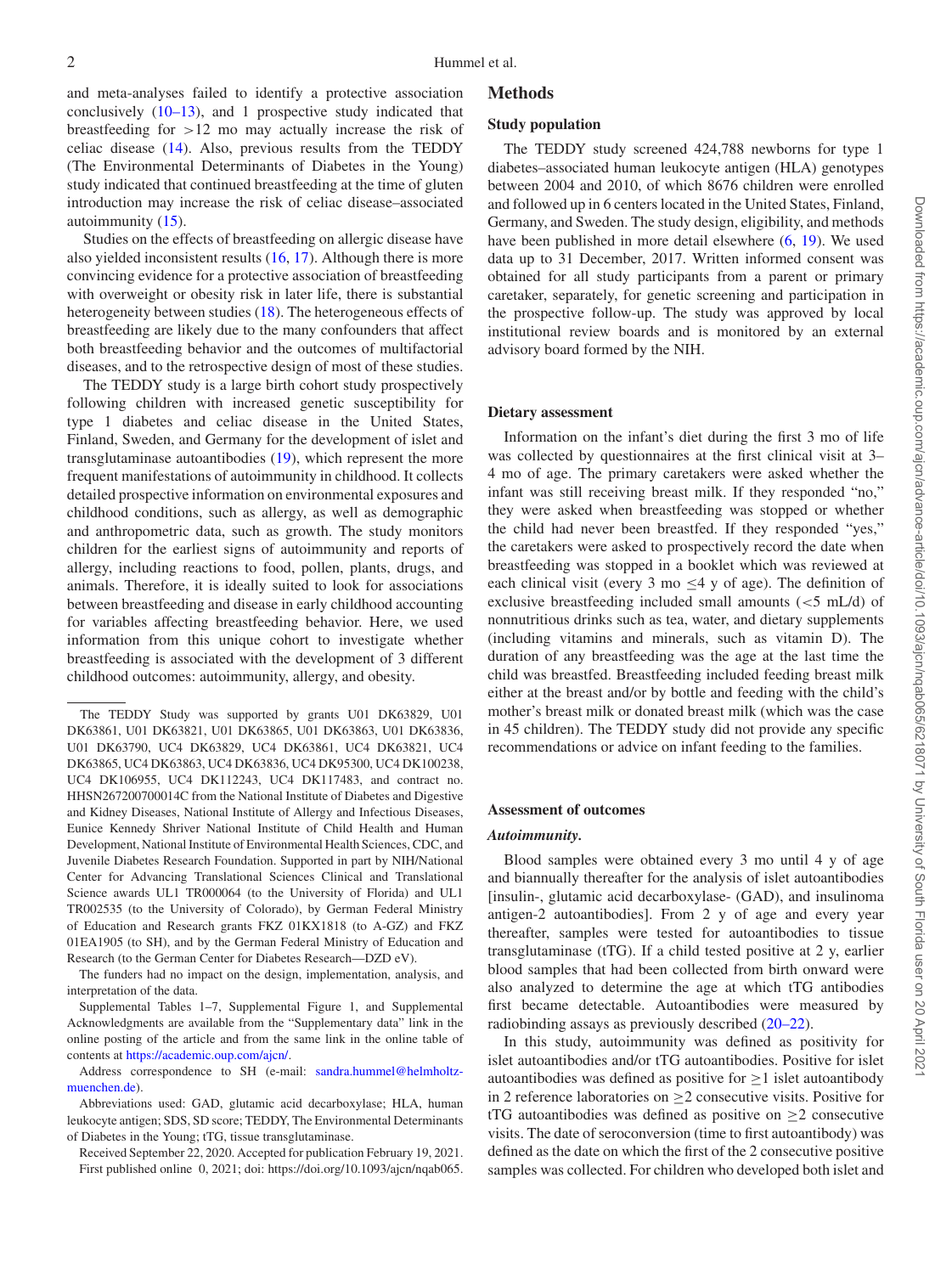tTG autoantibodies, the date of seroconversion was defined as the date of the first of the 2 autoantibody entities.

#### *Allergy.*

Information on the development of allergies during the first 3 mo was obtained at the first clinical visit at 3–4 mo of age. The primary caretakers were asked whether the child had developed any allergy. If they responded "yes," the start date, allergy type, and whether the allergy was confirmed by a health care professional were recorded. The caretakers were asked to prospectively record this information in the TEDDY booklet. The booklets were reviewed at all future clinical visits. A positive allergy outcome was defined as confirmation of the allergy by a health care professional, and included the development of any allergy, including food allergies, seasonal allergic rhinitis, drug, animal, or other allergies. In addition, the outcomes food allergies and seasonal allergic rhinitis were assessed separately. The start date of the first allergy, the first food allergy, or seasonal allergic rhinitis was used to indicate the time from birth to the event, regardless of the development of further allergies.

### *Obesity.*

Anthropometric outcomes were assessed at 5.5 y of age at the 66-mo visit or at the next closest visit between the ages of 54 and 72 mo, a range which corresponds to preschool age for the children in all 4 countries. The height and weight of the child were measured by trained personnel at the TEDDY clinics, as previously described [\(23\)](#page-8-2). Height and weight were used to calculate BMI, which was transformed to SD score (SDS) values using WHO reference values [\(24\)](#page-8-3). SDS values  $<-5$  or  $>5$  were deemed implausible and therefore excluded. BMI-SDS values were used to define obesity (BMI-SDS >2).

#### **Statistical analysis**

Children were classified into different groups according to any breastfeeding duration ( $\leq 6$  mo and  $> 6$  mo) and exclusive breastfeeding duration ( $\leq$ 3 mo and  $>$ 3 mo), respectively. In a sensitivity analysis, children were classified according to any breastfeeding duration  $\leq 12$  mo and  $>12$  mo.

The influence of several confounders which may affect either the exposure (breastfeeding duration) or the outcomes (autoimmunity, allergy, obesity) was controlled for by calculating propensity scores, which were included in the final models instead of using conventional covariate adjustment. The propensity score was defined as the probability of a child being breastfed for a longer duration (i.e., any breastfeeding  $>6$  mo,  $>12$  mo in the sensitivity analysis, or exclusive breastfeeding  $>3$  mo), given a set of pregnancy- and birth-related covariables known from previous studies to affect breastfeeding duration. The propensity scores were estimated as previously described [\(25\)](#page-8-4), using a logistic regression model in which these pregnancy- and birthrelated variables were included as covariates and any breastfeeding  $>6$  mo ( $>12$  mo in the sensitivity analysis) or exclusive breastfeeding >3 mo as dependent variables. The following covariates were included in the calculation of the propensity

score: country of origin, maternal diabetes during pregnancy (preexisting or gestational diabetes, yes/no), maternal prepregnancy BMI, gestational weight gain [classified as inadequate, adequate, or excessive according to Institute of Medicine guidelines [\(26\)](#page-8-5)], maternal smoking during pregnancy (yes/no), maternal age at delivery, maternal education (high compared with middle/low), parity (firstborn child yes/no), gestational age, birth weight, and cesarean delivery (yes/no). The score resulting from the ORs for each of the included variables in the model originally ranged between 0 and 1; for interpretational purposes the score was multiplied by the factor 10. To test how breastfeeding groups were distributed across the propensity score ranges, quartiles were calculated. The risks of developing islet- and/or celiac disease–associated autoimmunity and allergy in each breastfeeding category (i.e., any breastfeeding  $\leq 6$  mo compared with  $>6$  mo and exclusive breastfeeding duration  $\leq$ 3 mo compared with  $>3$  mo, respectively, in the main analysis and any breastfeeding  $\leq 12$  mo compared with  $>12$  mo in the sensitivity analysis) were computed using multivariable Cox proportional hazards models for the any and exclusive breastfeeding categories and expressed as HRs with 95% CIs adjusted for the propensity score. For the separate autoimmunity outcomes, islet autoantibodies and tTG autoantibodies, competing risk was accounted for by censoring children at the time of their first autoimmune (either islet or tTG autoantibodies) event. In the sensitivity analysis, Cox proportional hazards models were computed for the outcomes insulin autoantibodies or GAD autoantibodies as first appearing islet autoantibodies and Cox proportional hazards models for the autoimmunity outcomes were further adjusted for HLA genotype and having a first-degree relative with type 1 diabetes or celiac disease. The risks of being obese at 5.5 y of age by breastfeeding category were determined by logistic regression, including the respective propensity score as a covariate.

Several children developed the outcome islet autoimmunity or allergy before 6 mo of age. To avoid bias by the fact that children, who developed the outcome early, were breastfed longer and were therefore in the longer breastfeeding category, sensitivity analyses were performed excluding children who developed the outcome during the first 3 mo (for the exclusive breastfeeding analysis) or the first 6 mo (for the any breastfeeding analysis).

All analyses were carried out with SAS version 9.4 (SAS Institute) and R version 3.6.3 (R Foundation for Statistical Computing).

#### **Results**

## **Risks of developing childhood autoimmunity, allergy, and obesity**

At the time of the analysis, the children had been followed to a median age of 8.3 y (IQR: 2.8–10.2 y). Information on breastfeeding was available for 8615 of 8676 children (4255 girls) (**[Table 1](#page-3-0)**), including 6810 children with complete information for the calculation of the propensity score. All children were assessed for islet autoantibodies and allergies, 5968 for tTG autoantibodies, and 4927 had anthropometric measurements at 5.5 y of age (**[Figure 1](#page-3-1)**). Among children with breastfeeding data, 1677 developed autoimmunity (680 islet autoantibodies, 1132 tTG autoantibodies), 1266 developed allergy (577 food allergy,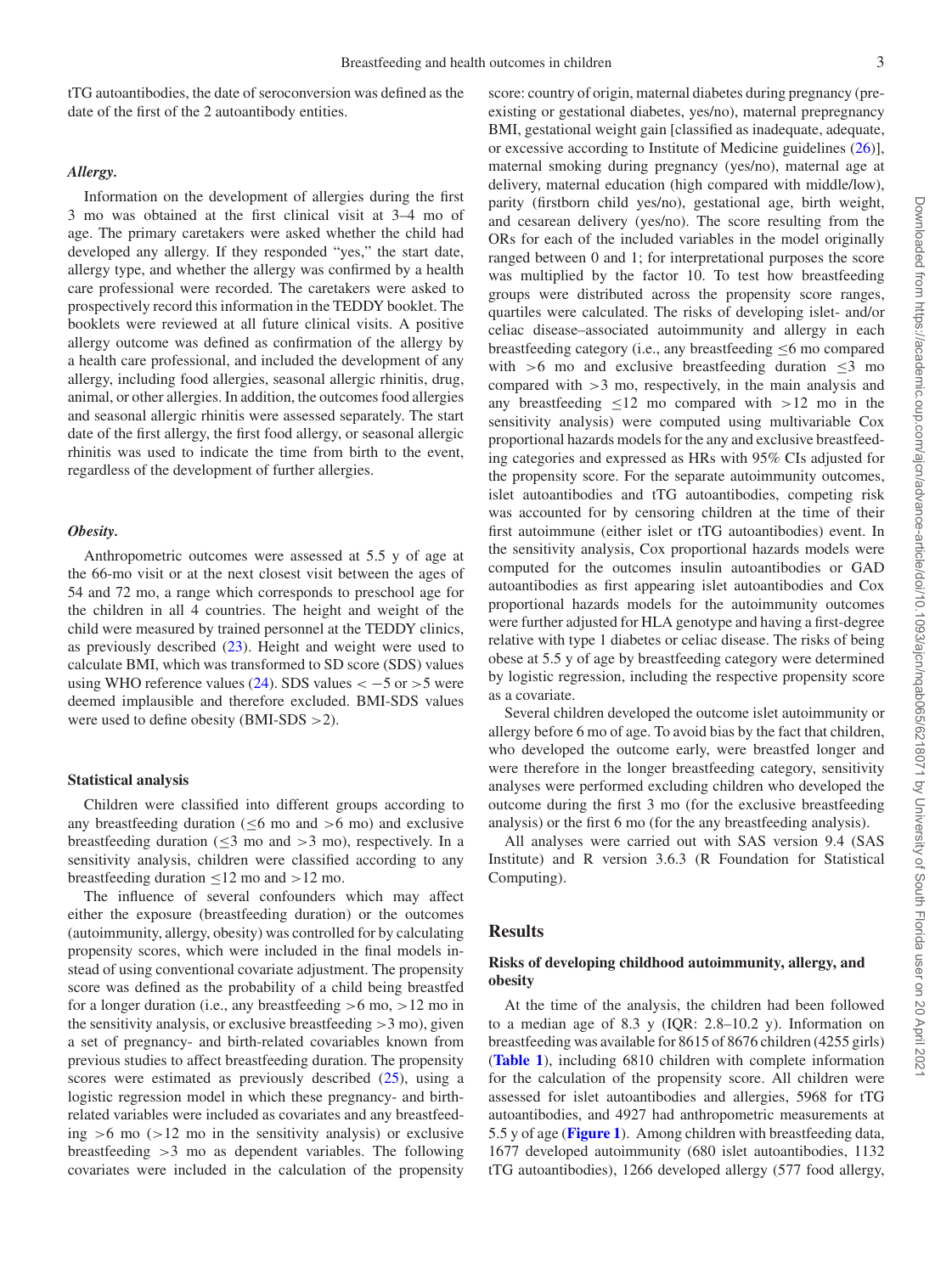<span id="page-3-0"></span>

| <b>TABLE 1</b> | Description of the study population <sup>1</sup> |  |  |
|----------------|--------------------------------------------------|--|--|
|                |                                                  |  |  |

| Variable                                                            | $\boldsymbol{n}$ | $n$ (%)/median [IQR] |
|---------------------------------------------------------------------|------------------|----------------------|
| Duration of any breastfeeding, mo                                   | 8576             |                      |
| $\leq 6$                                                            |                  | 3982 (46.4)          |
| >6                                                                  |                  | 4594 (53.6)          |
| Duration of exclusive breastfeeding, mo                             | 8611             |                      |
| $\leq$ 3                                                            |                  | 6699 (77.8)          |
| >3                                                                  |                  | 1912 (22.2)          |
| Females                                                             | 8615             | 4255 (49.4)          |
| Country                                                             | 8615             |                      |
| <b>USA</b>                                                          |                  | 3694 (42.9)          |
| Finland                                                             |                  | 1825 (21.2)          |
| Germany                                                             |                  | 580 (6.7)            |
| Sweden                                                              |                  | 2516 (29.2)          |
| Maternal/birth-related variables                                    |                  |                      |
| Maternal age at delivery, y                                         | 8615             | $30$ [27-34]         |
| Maternal prepregnancy BMI, $\text{kg/m}^2$                          | 8372             | 23.6 [21.3-27.0]     |
| Excessive weight gain during pregnancy (yes)                        | 8300             | 3985 (48.0)          |
| Maternal diabetes during pregnancy (yes)                            | 8252             | 836 (10.1)           |
| Maternal smoking during pregnancy (yes)                             | 8373             | 1068 (12.8)          |
| High maternal education (yes)                                       | 7501             | 4110 (54.8)          |
| Preterm delivery (gestational age $\langle 37 \text{ wk} \rangle$ ) | 8601             | 477(5.5)             |
| Birth weight, g                                                     | 8381             | 3500 [3156-3840]     |
| Cesarean delivery (yes)                                             | 8610             | 2235(26.0)           |
| Firstborn child (yes)<br><b>CONTENT</b>                             | 7455             | 3335 (44.7)          |

 $^{1}$ Total *n* = 8615.

<span id="page-3-2"></span>378 seasonal allergic rhinitis), and 262 were obese at 5.5 y of age. The cumulative risk of autoimmunity was 30.0% by 10 y of age, with cumulative risks of 12.1% for islet autoantibodies and 20.6% for tTG autoantibodies. The cumulative risk of any allergy (including food allergies, seasonal allergic rhinitis, or other allergies) by 10 y of age was 20.4%, with cumulative risks of 9.1% for food allergy and 6.7% for seasonal allergic rhinitis. The prevalence rate of being obese at 5.5 y was 5.3%. A total of 18 children developed all 3 entities (**Supplemental Figure 1**).

<span id="page-3-1"></span>

**FIGURE 1** Flowchart of the study population. ∗For the outcome autoimmunity, information on tTG autoantibodies was not available for 842 of 6810 children. TEDDY, The Environmental Determinants of Diabetes in the Young; tTG, tissue transglutaminase.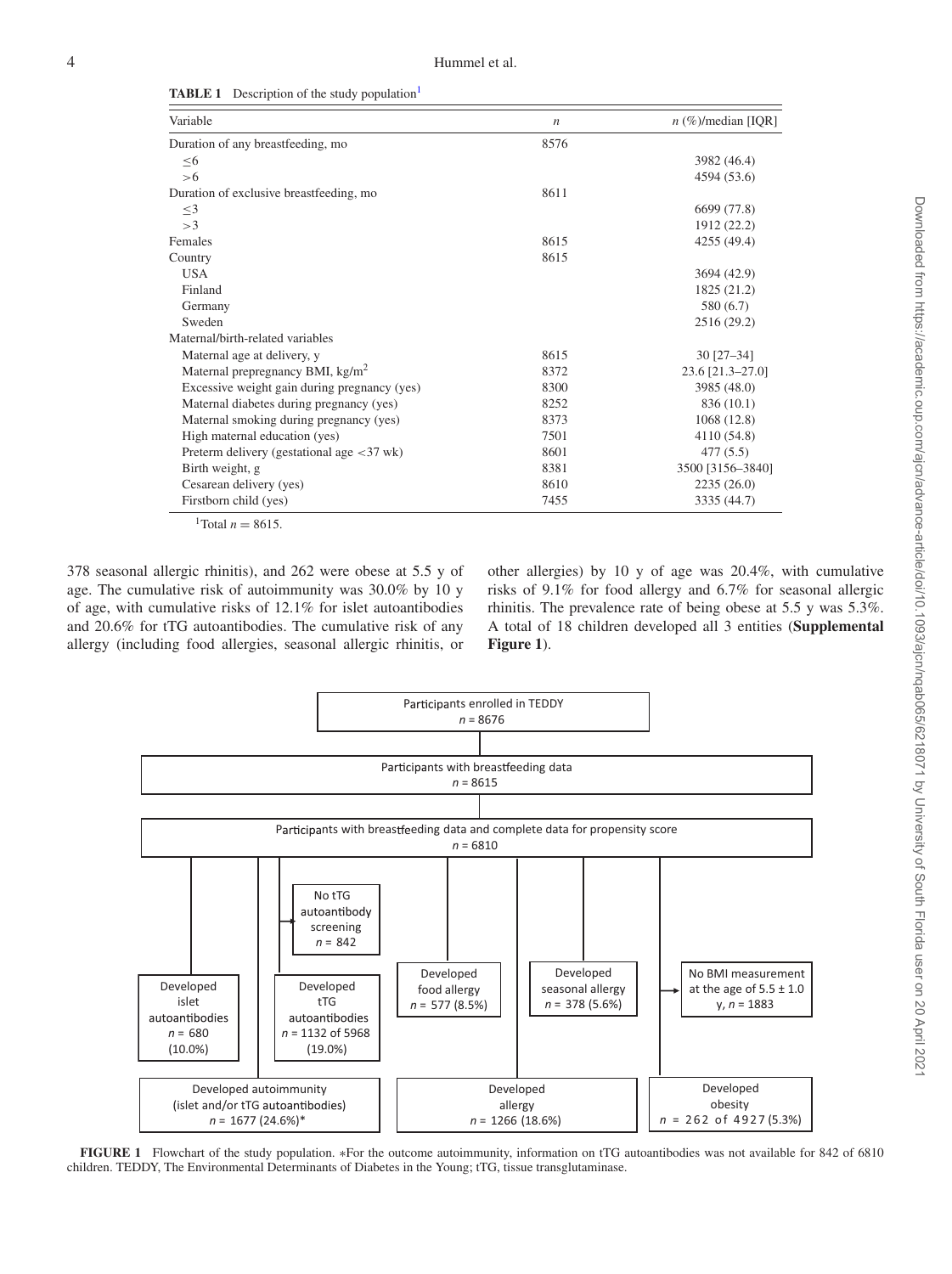<span id="page-4-0"></span>

|  | <b>TABLE 2</b> Propensity score model: logistic regression model for the probability of any breastfeeding $>6$ mo or exclusive breastfeeding $>3$ mo |  |  |
|--|------------------------------------------------------------------------------------------------------------------------------------------------------|--|--|
|  |                                                                                                                                                      |  |  |

|                                            | Any breastfeeding $>6$ mo |           | Exclusive breastfeeding $>3$ mo |           |  |
|--------------------------------------------|---------------------------|-----------|---------------------------------|-----------|--|
| Variables                                  | OR (95% CI)               | $P$ value | OR (95% CI)                     | $P$ value |  |
| Country                                    |                           |           |                                 |           |  |
| <b>USA</b>                                 | Reference                 |           | Reference                       |           |  |
| Finland                                    | 1.62(1.40, 1.87)          | < 0.0001  | 1.26(1.07, 1.48)                | < 0.01    |  |
| Germany                                    | 1.35(1.08, 1.69)          | ${<}0.01$ | 2.92(2.29, 3.71)                | < 0.0001  |  |
| Sweden                                     | 1.17(1.03, 1.33)          | 0.02      | 1.68(1.46, 1.95)                | < 0.0001  |  |
| Pregnancy-related variables                |                           |           |                                 |           |  |
| Maternal diabetes during pregnancy (yes)   | 0.87(0.72, 1.04)          | 0.13      | 0.61(0.48, 0.77)                | < 0.0001  |  |
| Maternal age at delivery, y                | 1.04(1.03, 1.05)          | < 0.0001  | 1.01(1.00, 1.03)                | 0.08      |  |
| Maternal smoking during pregnancy (yes)    | 0.46(0.39, 0.55)          | < 0.0001  | 0.54(0.43, 0.68)                | < 0.0001  |  |
| Maternal prepregnancy BMI, $\text{kg/m}^2$ | 0.95(0.94, 0.96)          | < 0.0001  | 0.96(0.95, 0.98)                | < 0.0001  |  |
| Inadequate gestational weight gain         | 0.97(0.83, 1.13)          | 0.70      | 0.86(0.73, 1.02)                | 0.09      |  |
| Excessive gestational weight gain          | 0.78(0.69, 0.88)          | < 0.0001  | 0.75(0.66, 0.86)                | < 0.0001  |  |
| High maternal education                    | 2.18(1.94, 2.44)          | < 0.0001  | 1.77(1.55, 2.02)                | < 0.0001  |  |
| Gestational age, wk                        | 1.01(0.97, 1.05)          | 0.65      | 1.07(1.02, 1.13)                | < 0.01    |  |
| Birth-related variables                    |                           |           |                                 |           |  |
| Cesarean delivery (yes)                    | 0.69(0.60, 0.78)          | < 0.0001  | 0.56(0.48, 0.66)                | < 0.0001  |  |
| Birth weight, g                            | 1.00(1.00, 1.00)          | < 0.0001  | 1.00(1.00, 1.00)                | < 0.001   |  |
| Firstborn child (yes)                      | 0.92(0.83, 1.03)          | 0.17      | 0.65(0.58, 0.74)                | < 0.0001  |  |

#### **Propensity for prolonged breastfeeding duration**

**[Table 2](#page-4-0)** shows propensity score models for any breastfeeding >6 mo and for exclusive breastfeeding >3 mo. The propensity for any breastfeeding  $>6$  mo or exclusive breastfeeding >3 mo was increased in children from European countries, in children of mothers with higher maternal age and high education, and in children with increased birth weight. Propensity for longer breastfeeding was decreased in children of mothers who reported smoking during pregnancy, who had a higher prepregnancy BMI, and who had excessive gestational weight gain, and in children delivered by cesarean delivery. In addition, the propensity for exclusive breastfeeding  $>3$  mo was increased in children with increasing gestational age and decreased in children of mothers with diabetes during pregnancy and in firstborn children. The proportion of children with longer breastfeeding duration increased with every quartile of the propensity score (**Supplemental Table 1**).

#### **Breastfeeding and childhood autoimmunity**

The duration of any and exclusive breastfeeding was not associated with the risk of autoimmunity (adjusted HR for any breastfeeding >6 mo: 1.07; 95% CI: 0.96, 1.19; *P* = 0.20 compared with  $\leq 6$  mo; adjusted HR for exclusive breastfeeding  $> 3$  mo: 1.03; 95% CI: 0.92, 1.15;  $P = 0.63$  compared with  $\leq 3$  mo) (**[Table 3](#page-5-0)**). Similarly, no significant associations were observed when islet autoantibodies (adjusted HR for any breastfeeding  $>6$ mo: 1.03; 95% CI: 0.88, 1.22; *P* = 0.69 compared with ≤6 mo; adjusted HR for exclusive breastfeeding >3 mo: 0.95; 95% CI: 0.79, 1.14;  $P = 0.57$  compared with  $\leq 3$  mo) [\(Table 3\)](#page-5-0) and tTG autoantibodies (adjusted HR for any breastfeeding >6 mo: 1.08; 95% CI: 0.95, 1.23;  $P = 0.24$  compared with  $\leq 6$ mo; adjusted HR for exclusive breastfeeding >3 mo: 1.08; 95% CI: 0.94, 1.24;  $P = 0.27$  compared with <3 mo) [\(Table 3\)](#page-5-0) were analyzed separately and when insulin autoantibodies or GAD autoantibodies as the first appearing autoantibodies were analyzed (**Supplemental Table 2**). Results were similar when adjusting for additional covariables that have been associated with islet autoimmunity previously, such as HLA genotype or having a first-degree relative with type 1 diabetes or celiac disease (**Supplemental Table 3**), and when using 12 mo as a cutoff for the any breastfeeding categories (**Supplemental Table 4**). No child developed autoimmunity during the first 3 mo and 9 children developed islet autoantibodies between 3 and 6 mo of age. Results were similar after excluding these children from the analysis (**Supplemental Table 5**).

Results were also similar when analyzing whether breastfeeding duration was associated with the risk of developing autoimmunity during the first 24 mo of age (**Supplemental Table 6**).

## **Breastfeeding and allergy**

Exclusive breastfeeding  $>3$  mo was significantly associated with a decreased risk of seasonal allergic rhinitis compared with exclusive breastfeeding  $\leq$ 3 mo (adjusted HR: 0.70; 95% CI: 0.53, 0.92;  $P = 0.01$ ) (**[Table 4](#page-6-0)**). Results were similar when excluding 50 children who developed any allergy during the first 3 mo (adjusted HR: 0.70; 95% CI: 0.52, 0.91; *P* < 0.05) (**Supplemental Table 7**). Any breastfeeding duration was not significantly associated with the risk of seasonal allergic rhinitis [adjusted HR: 0.87; 95% CI: 0.70, 1.08;  $P = 0.19$ , for any breastfeeding  $>6$  mo [\(Table 4\)](#page-6-0); and adjusted HR: 0.91; 95% CI: 0.70, 1.19;  $P = 0.50$ , for any breastfeeding  $>12$  mo (Supplemental Table 4)], also after excluding children who developed allergies during the first 6 mo (Supplemental Table 7). Breastfeeding duration was not associated with the risk of food allergy (adjusted HR for any breastfeeding >6 mo: 0.96; 95% CI: 0.80, 1.15;  $P = 0.64$  compared with  $\leq 6$  mo; adjusted HR for exclusive breastfeeding >3 mo: 0.99; 95% CI: 0.81, 1.21;  $P = 0.90$  compared with  $\leq 3$  mo) [\(Table 4,](#page-6-0) Supplemental Tables 4, 7). Similarly, breastfeeding duration was not associated with the risk of any first allergy [\(Table 4,](#page-6-0) Supplemental Tables 4, 7).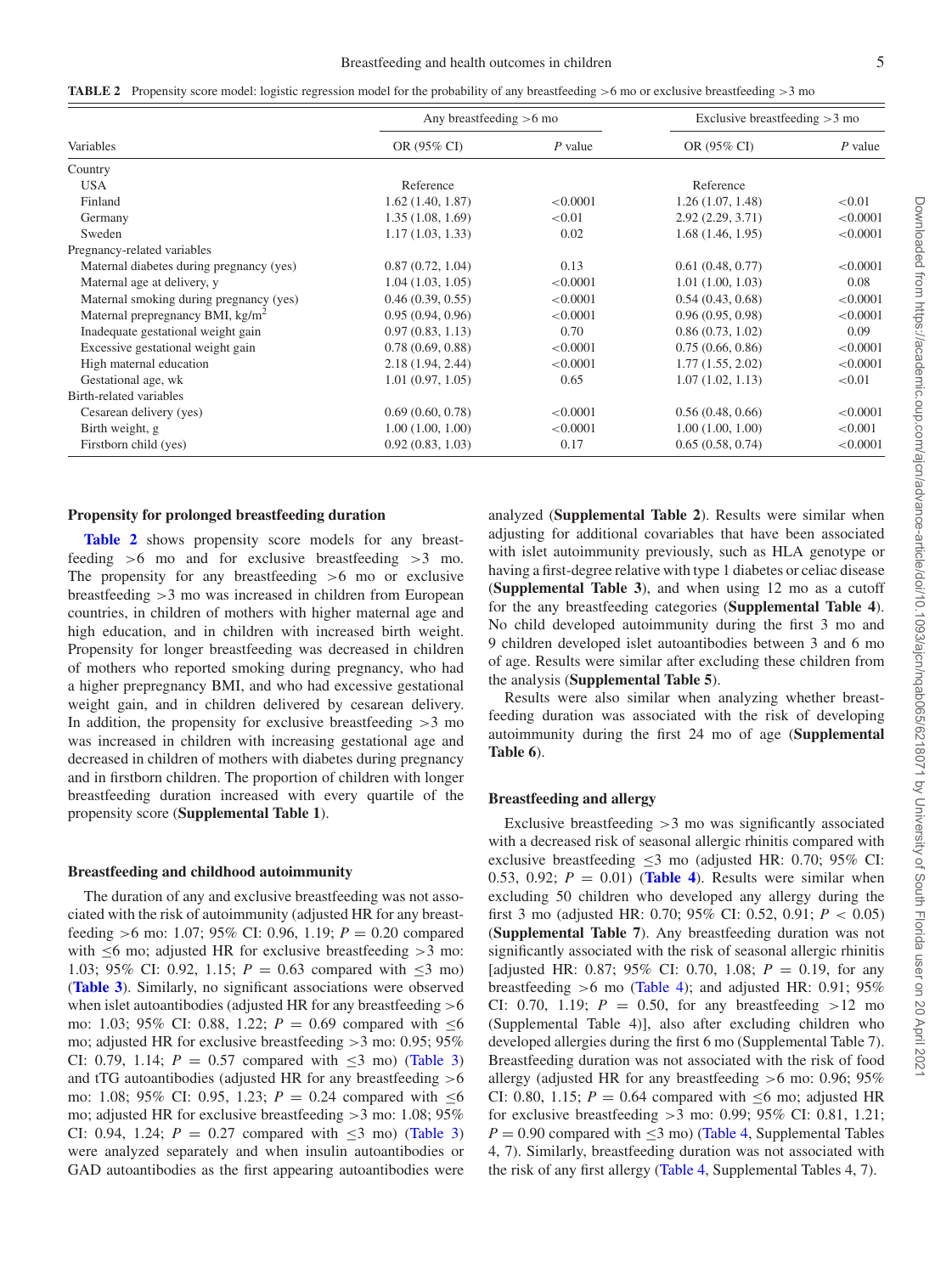|                         |      | Autoimmunity      |          |                 | Islet autoantibodies |         |      | t-Transglutaminase autoantibodies |         |
|-------------------------|------|-------------------|----------|-----------------|----------------------|---------|------|-----------------------------------|---------|
| Variables               |      | HR (95% CI)       | P value  |                 | HR (95% CI)          | P value |      | HR (95% CI)                       | P value |
| Any breastfeeding       |      |                   |          |                 |                      |         |      |                                   |         |
| $\leq 6$ mo             | 2751 | Reference         |          | 2751            | Reference            |         | 2298 | Reference                         |         |
| $>6 \text{ mo}$         | 4030 | 1.07(0.96, 1.19)  | 0.20     | 4030            | 1.03(0.88, 1.22)     | 0.69    | 3653 | 1.08 (0.95, 1.23)                 | 0.24    |
| Propensity score        | 6781 | 1.06(1.03, 1.09)  | < 0.0001 | 6781            | 1.07(1.02, 1.12)     | 0.01    | 5951 | 1.05(1.01, 1.09)                  | &0.05   |
| Exclusive breastfeeding |      |                   |          |                 |                      |         |      |                                   |         |
| $\leq$ 3 mo             | 5169 | Reference         |          | 5169            | Reference            |         | 4484 | Reference                         |         |
| $>3 \text{ mo}$         | ड    | 1.03 (0.92, 1.15) | 0.63     | $\overline{41}$ | 0.95(0.79, 1.14)     | 0.57    | 1484 | 1.08 (0.94, 1.24)                 | 0.27    |
| Propensity score        | 6810 | 1.10 (1.06, 1.14) | 0.0001   | 6810            | 1.12(1.05, 1.19)     | &0.001  | 5968 | 1.08(1.03, 1.14)                  | < 0.01  |

#### **Breastfeeding and obesity**

The risk of obesity at 5.5 y of age was associated with breastfeeding duration. Any breastfeeding for >6 mo and exclusive breastfeeding for >3 mo were associated with a decreased risk of obesity (any breastfeeding >6 mo, adjusted OR: 0.62; 95% CI: 0.47, 0.81;  $P < 0.001$  compared with  $\leq 6$  mo; exclusive breastfeeding >3 mo, adjusted OR: 0.68; 95% CI: 0.47, 0.95;  $P < 0.05$  compared with  $\leq 3$  mo) (**[Table 5](#page-6-1)**). Any breastfeeding >12 mo was not associated with obesity risk (Supplemental Table 4).

## **Discussion**

Using data from the TEDDY study, we found that breastfeeding duration beyond 6 mo and exclusive breastfeeding longer than 3 mo were not associated with protection from developing autoimmunity associated with type 1 diabetes and celiac disease. In contrast to autoimmunity, seasonal allergic rhinitis was less frequent in children with longer exclusive breastfeeding and obesity at 5.5 y was less frequent in children with longer any or exclusive breastfeeding.

The finding that a longer duration of any or exclusive breastfeeding was not associated with a lower risk of autoimmunity in genetically at-risk children supports results from smaller national prospective studies [\(10](#page-7-3) , [27–30\)](#page-8-6), whereas beneficial effects of breast milk were reported from several retrospective studies. Inconsistent results on the effect of breastfeeding on islet- and celiac disease–associated autoimmunity are likely due to differences in study design and differences in the selection of the many confounders that affect breastfeeding duration. In contrast to previous studies, we included a propensity score for the probability of longer breastfeeding duration in the multivariable models instead of conventional covariate adjustment. This approach has been increasingly applied in observational studies to avoid bias due to baseline characteristics of the study participants [\(31\)](#page-8-7). The propensity score was defined as the probability of a child being breastfed for a longer duration, given a set of pregnancy- and birth-related covariables known from previous studies to affect breastfeeding duration. By the inclusion of the propensity score in the multivariable model we attenuated the risk of systematic differences in pregnancyor birth-related baseline characteristics between children in the shorter and longer breastfeeding categories when estimating the effect of breastfeeding on autoimmunity, allergy, and obesity.

Because breast milk is among the earliest environmental factors to which children are exposed, it could be hypothesized that its protective effect is limited to the early development of autoimmunity. However, we did not observe any differences in the association when analyzing the risk of developing autoimmunity during the first 24 mo of age. Therefore, an agedependent association between breastfeeding and autoimmunity risk is unlikely.

<span id="page-5-1"></span><span id="page-5-0"></span>There is evidence that the association between breastfeeding and allergy risk may depend on allergy type [\(32\)](#page-8-8). Indeed, when performing separate analyses for food allergies and seasonal allergic rhinitis, which were the most commonly reported allergies in our cohort, we observed that shorter exclusive breastfeeding was associated with an increased risk of seasonal allergic rhinitis but not with the risk of food allergies. The lack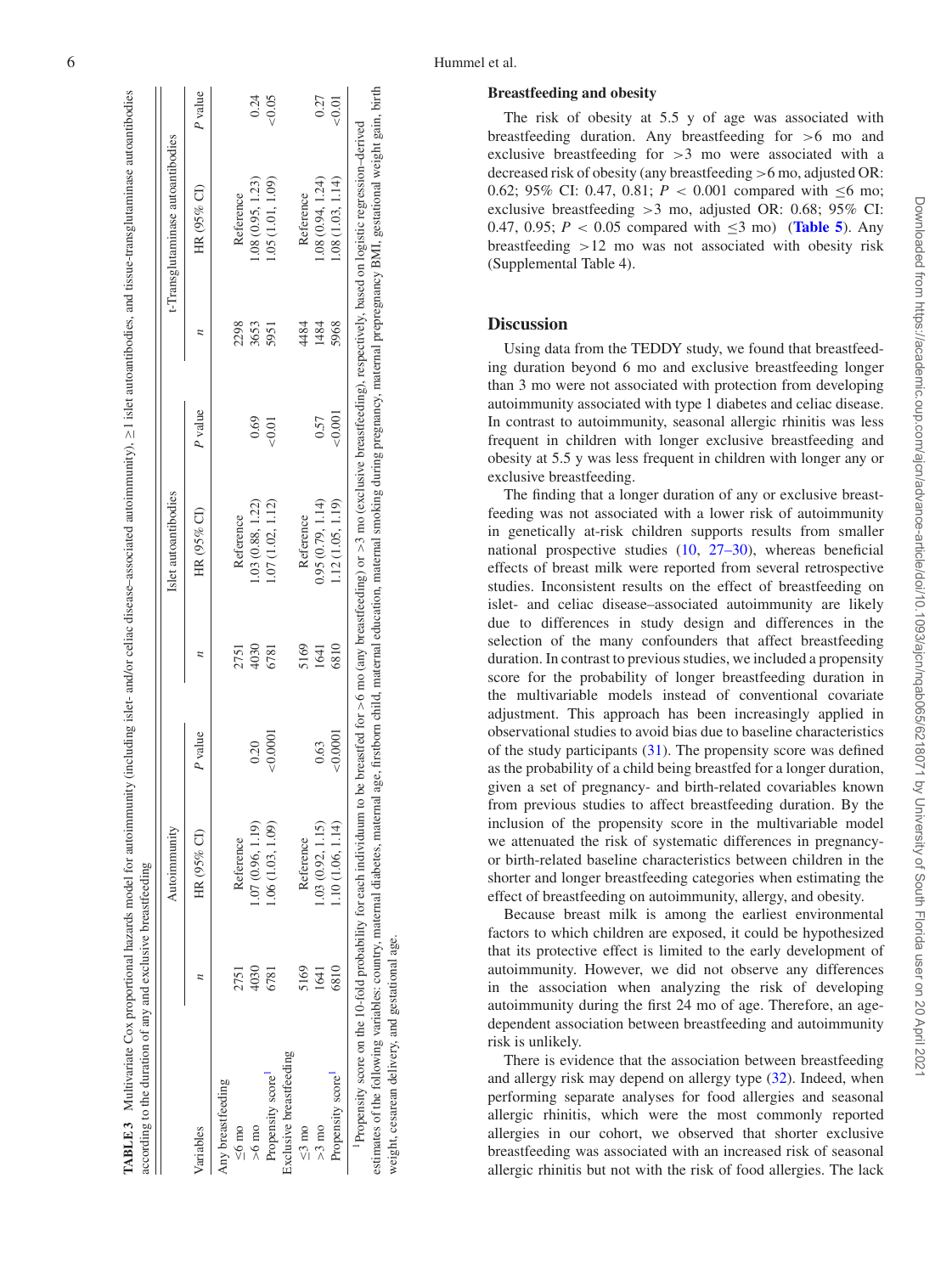|                                                           |         |      | Food allergy     |         |      | Seasonal allergic rhinitis |         |
|-----------------------------------------------------------|---------|------|------------------|---------|------|----------------------------|---------|
| HR (95% CI)<br>Variables                                  | P value |      | HR (95% CI)      | P value |      | HR (95% CI)                | P value |
| Any breastfeeding                                         |         |      |                  |         |      |                            |         |
| Reference<br>2739<br>$\leq 6$ mo                          |         | 2751 | Reference        |         | 2751 | Reference                  |         |
| 0.94(0.83, 1.06)<br>4021<br>$>6 \text{ mo}$               | 0.28    | 4030 | 0.96(0.80, 1.15) | 0.64    | 4030 | 0.87(0.70, 1.08)           | 0.19    |
| 0.96(0.93, 1.00)<br>6760<br>Propensity score <sup>1</sup> | 0.05    | 6781 | 1.02(0.97, 1.08) | 0.38    | 6781 | 0.93(0.88, 0.99)           | &0.05   |
| Exclusive breastfeeding                                   |         |      |                  |         |      |                            |         |
| Reference<br>5152<br>$\leq$ 3 mo                          |         | 5169 | Reference        |         | 5169 | Reference                  |         |
| 0.94(0.81, 1.08)<br>1637<br>$>3 \text{ mo}$               | 0.35    | 1641 | 0.99(0.81, 1.21) | 0.90    | 1641 | 0.70(0.53, 0.92)           | 0.01    |
| 0.87(0.82, 0.91)<br>6789<br>Propensity score              | 0.0001  | 6810 | 0.96(0.89, 1.03) | 0.20    | 6810 | 0.83(0.76, 0.91)           | 50.0001 |

<span id="page-6-1"></span>

|                                | Obesity          |                  |           |  |  |  |  |
|--------------------------------|------------------|------------------|-----------|--|--|--|--|
| Variables                      | $\boldsymbol{n}$ | OR (95% CI)      | $P$ value |  |  |  |  |
| Any breastfeeding              |                  |                  |           |  |  |  |  |
| $< 6 \text{ mo}$               | 1793             | Reference        |           |  |  |  |  |
| $>6$ mo                        | 3122             | 0.62(0.47, 0.81) | < 0.001   |  |  |  |  |
| Propensity score <sup>1</sup>  | 4915             | 0.78(0.73, 0.84) | < 0.0001  |  |  |  |  |
| <b>Exclusive breastfeeding</b> |                  |                  |           |  |  |  |  |
| $<$ 3 mo                       | 3650             | Reference        |           |  |  |  |  |
| $>3$ mo                        | 1277             | 0.68(0.47, 0.95) | < 0.05    |  |  |  |  |
| Propensity score <sup>1</sup>  | 4927             | 0.65(0.58, 0.74) | < 0.0001  |  |  |  |  |

<span id="page-6-3"></span>1Propensity score on the 10-fold probability for each individuum to be breastfed for  $>6$  mo (any breastfeeding) or  $>3$  mo (exclusive breastfeeding), respectively, based on logistic regression–derived estimates of the following variables: country, maternal diabetes, maternal age, firstborn child, maternal education, maternal smoking during pregnancy, maternal prepregnancy BMI, gestational weight gain, birth weight, cesarean delivery, and gestational age.

of a protective effect of breastfeeding on food allergy risk is consistent with previous reports [\(32\)](#page-8-8). In contrast, meta-analyses on the effect of breastfeeding on seasonal allergic rhinitis were inconclusive, probably owing to varying methods and outcome definitions between studies [\(32,](#page-8-8) [33\)](#page-8-9). Unlike meta-analyses, we can exclude the possibility that differences in study design between countries may have affected the associations. There are several possible mechanisms that have been proposed on how breastfeeding could protect from seasonal allergic rhinitis, such as the modulation of gut microbiota, the maturation of the immune system [\(32,](#page-8-8) [34\)](#page-8-10), and beneficial effects of breastfeeding on lung development [\(34\)](#page-8-10).

We observed that longer breastfeeding duration was associated with a reduced risk of obesity at 5.5 y of age after adjusting for propensity score. This study further complements the available evidence by showing a protective association of breastfeeding on overweight risk in a multinational setting accounting for regional differences in growth patterns [\(35\)](#page-8-11) and breastfeeding behaviors [\(36\)](#page-8-12), in addition to childhood dietary intake, which has been associated with overweight risk in the same cohort previously  $(23).$  $(23).$ 

<span id="page-6-2"></span><span id="page-6-0"></span>This study has several strengths. It was performed in a large number of children who were prospectively followed for the development of islet and tTG autoantibodies using the same protocol with documentation of breastfeeding duration, anthropometric measurements, and allergies. This unique cohort allowed us to assess the role of breastfeeding on childhood health outcomes prospectively, including autoimmunity, allergies, and becoming overweight, and to avoid some of the challenges often encountered in meta-analysis of smaller studies, particularly inconsistencies in study design and definitions of breastfeeding and outcomes. In addition, the prospective and longitudinal assessment of breastfeeding practices and outcomes enabled us to evaluate reverse causation, which may be caused by changes in breastfeeding practices as an effort to reduce disease risk after notification of a positive autoantibody result or the appearance of the first symptoms of food intolerance. Exclusion of children with an outcome in the first months did not change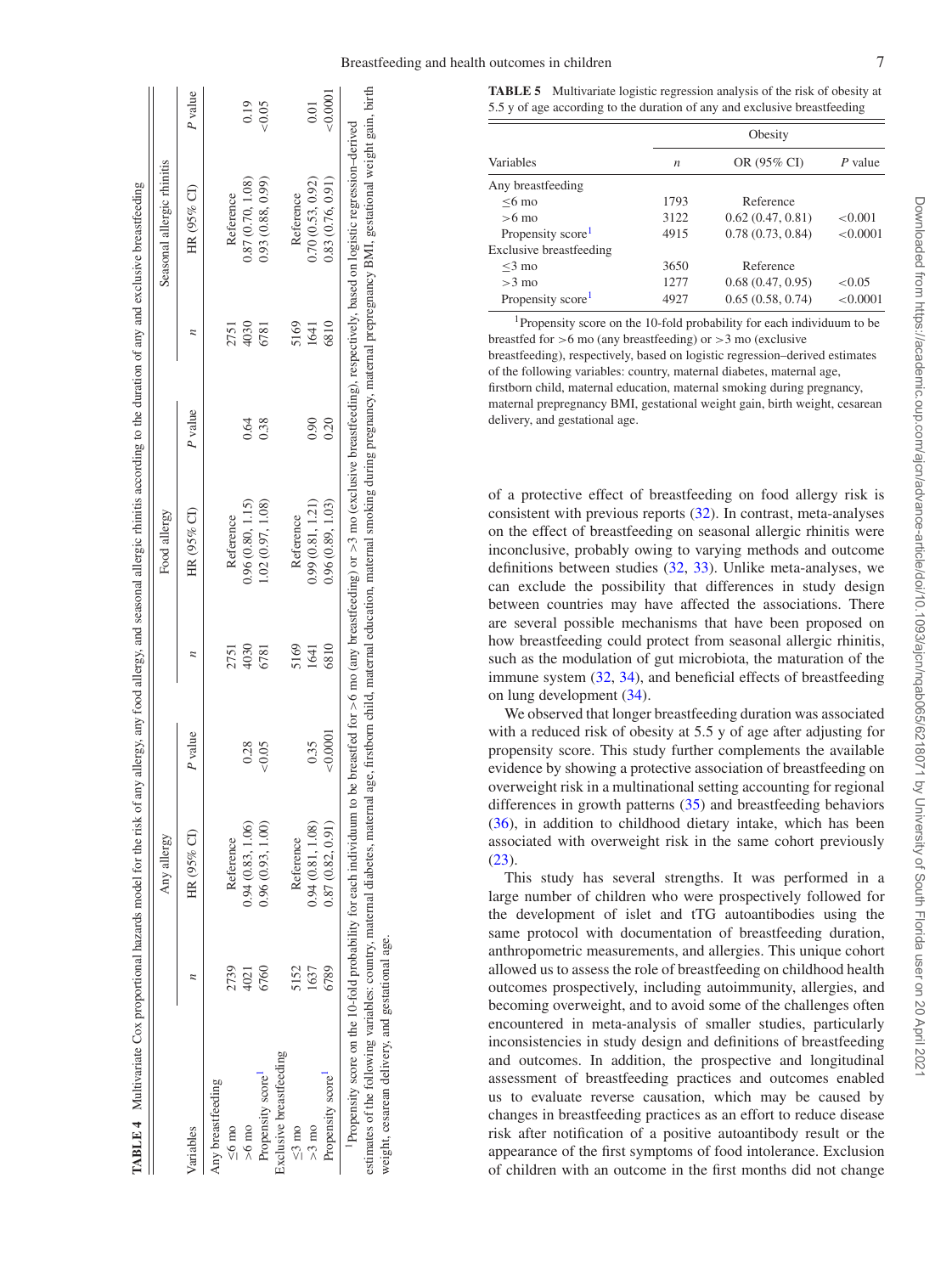the findings, suggesting little influence through the modification of breastfeeding by a positive autoantibody result or an allergy.

A limitation of our study is that, although we only included family-reported allergies that were confirmed by a health care professional, we cannot ascertain that the diagnosis was confirmed according to current diagnostic guidelines, which may have led to a higher prevalence of allergies [\(37\)](#page-8-13). Furthermore, the definition of allergy was not limited to IgE-mediated allergies but included all types of allergies. To refine the allergy definition, we performed a subanalysis on the outcome seasonal allergic rhinitis, an IgE-mediated allergy with a prevalence in our study that was comparable with previous reports from the same countries [\(7\)](#page-7-11). We were not able to investigate the outcome of asthma, because this information was not available from the allergy questionnaire, and we had no information on family history of allergies, which might affect breastfeeding behavior. A family history would, however, be expected to increase allergy risk, and, therefore, would unlikely be a factor in the protection from allergy afforded by breastfeeding. Second, owing to the observational study design, we were unable to prove causality for significant associations and we cannot exclude the possibility that other factors not included in the study may have acted as confounders in this analysis. Because we observed a strong collinearity between the propensity score and the continuous breastfeeding variables, our analysis was limited to categorized breastfeeding duration. Relatively few of the TEDDY participants were exclusively breastfed for 6 mo and any breastfed for 24 mo, which is the WHO recommendation  $(38)$ , and therefore 3 mo was chosen to categorize the groups for exclusive breastfeeding duration and 6 mo for any breastfeeding duration. To assess if longer breastfeeding duration may be beneficial, we in addition used 12 mo to categorize any breastfeeding duration. However, no significant associations of longer breastfeeding duration with any of the outcomes were observed, suggesting that in particular breastfeeding during the first months affects the risk of seasonal allergic rhinitis and obesity. Moreover, exclusive breastfeeding definition was not based on the strictest definition as proposed by the WHO, because it included feeding of small amounts of nonnutritious drinks and dietary supplements. Finally, the study population was selected based on an HLA genotype conferring risk of type 1 diabetes and the results may not be generalizable to children with other HLA genotypes.

In conclusion, our study showed that longer breastfeeding duration was not associated with protection from autoimmunity but was associated with reduced risk of seasonal allergic rhinitis and with reduced risk of becoming obese at 5.5 y in children with genetic susceptibility for type 1 diabetes.

For a list of members of the TEDDY Study Group, please see the Supplemental Acknowledgments.

The authors' responsibilities were as follows—SH, KL, KV, AL, MJR, WAH, J-XS, JT, BA, JPK, EB, and A-GZ: contributed to study design; SH, DA, CAA, SK, JMN, UU, SMV, ÅL, MJR, WAH, J-XS, JT, BA, JPK, EB, and A-GZ: contributed to acquisition of the data; SH, AW, AB, DA, CAA, SK, JMN, UU, SMV, AL, MJR, WAH, J-XS, JT, BA, JPK, EB, and A-GZ: contributed to interpretation of the data; SH, EB, and A-GZ: contributed to analysis of the data; SH: drafted the manuscript; AW and AB: performed statistical analysis and contributed to drafting of the manuscript; KL and KV: contributed to statistical analysis; KL, KV, DA, CAA, SK, JMN, UU, SMV, AL, MJR, WAH, J-XS, JT, BA, JPK, EB, and A-GZ: critically reviewed the manuscript;  $\text{AL}$ , MJR, WAH, J-XS, JT, BA, JPK, EB, and A-GZ: contributed

to study concept; and all authors: read and approved the final manuscript. The authors report no conflicts of interest.

#### **Data availability**

Data described in the article and code book will be made available upon request from the National Institute of Diabetes [and Digestive and Kidney Diseases Central Repository at](https://repository.niddk.nih.gov/studies/teddy/) https: //repository.niddk.nih.gov/studies/teddy/.

#### **References**

- <span id="page-7-0"></span>1. Gurnani M, Birken C, Hamilton J. Childhood obesity: causes, consequences, and management. Pediatr Clin North Am 2015;62:821– 40.
- 2. Burbank AJ, Sood AK, Kesic MJ, Peden DB, Hernandez ML. Environmental determinants of allergy and asthma in early life. J Allergy Clin Immunol 2017;140:1–12.
- 3. Marson A, Housley WJ, Hafler DA. Genetic basis of autoimmunity. J Clin Invest 2015;125:2234–41.
- 4. Krischer JP, Lynch KF, Lernmark Å, Hagopian WA, Rewers MJ, She J-X, Toppari J, Ziegler AG, Akolkar B. Genetic and environmental interactions modify the risk of diabetes-related autoimmunity by 6 years of age: the TEDDY Study. Diabetes Care 2017;40:1194–202.
- <span id="page-7-1"></span>5. Almallouhi E, King KS, Patel B, Wi C, Juhn YJ, Murray JA, Absah I. Increasing incidence and altered presentation in a populationbased study of pediatric celiac disease in North America. J Pediatr Gastroenterol Nutr 2017;65:432–7.
- <span id="page-7-10"></span>6. TEDDY Study Group. The Environmental Determinants of Diabetes in the Young (TEDDY) study. Ann N Y Acad Sci 2008;1150:1–13.
- <span id="page-7-11"></span>7. Asher MI, Montefort S, Björkstén B, Lai CKW, Strachan DP, Weiland SK, Williams H. Worldwide time trends in the prevalence of symptoms of asthma, allergic rhinoconjunctivitis, and eczema in childhood: ISAAC Phases One and Three repeat multicountry cross-sectional surveys. Lancet 2006;368:733–43.
- 8. Abarca-Gómez L, Abdeen ZA, Hamid ZA, Abu-Rmeileh NM, Acosta-Cazares B, Acuin C, Adams RJ, Aekplakorn W, Afsana K, Aguilar-Salinas CA, et al. Worldwide trends in body-mass index, underweight, overweight, and obesity from 1975 to 2016: a pooled analysis of 2416 population-based measurement studies in 128·9 million children, adolescents, and adults. Lancet 2017;390:2627–42.
- <span id="page-7-2"></span>9. Agostoni C, Przyrembel H. The timing of introduction of complementary foods and later health. World Rev Nutr Diet 2013;108:63–70.
- <span id="page-7-3"></span>10. Szajewska H, Shamir R, Chmielewska A, Piescik-Lech M, Auricchio ´ R, Ivarsson A, Kolacek S, Koletzko S, Korponay-Szabo I, Mearin ML, et al. Systematic review with meta-analysis: early infant feeding and coeliac disease – update 2015. Aliment Pharmacol Ther 2015;41:1038– 54.
- <span id="page-7-4"></span>11. Rewers M, Ludvigsson J. Environmental risk factors for type 1 diabetes. Lancet 2016;387:2340–8.
- 12. Cardwell CR, Stene LC, Ludvigsson J, Rosenbauer J, Cinek O, Svensson J, Perez-Bravo F, Memon A, Gimeno SG, Wadsworth EJK, et al. Breast-feeding and childhood-onset type 1 diabetes: a pooled analysis of individual participant data from 43 observational studies. Diabetes Care 2012;35:2215–25.
- 13. Silano M, Agostoni C, Sanz Y, Guandalini S. Infant feeding and risk of developing celiac disease: a systematic review. BMJ Open 2016;6:e009163.
- <span id="page-7-5"></span>14. Størdal K, White RA, Eggesbø M. Early feeding and risk of celiac disease in a prospective birth cohort. Pediatrics 2013;132:e1202–9.
- <span id="page-7-6"></span>15. Aronsson CA, Lee H-S, Liu E, Uusitalo U, Hummel S, Yang J, Hummel M, Rewers M, She J-X, Simell O, et al. Age at gluten introduction and risk of celiac disease. Pediatrics 2015;135:239–45.
- <span id="page-7-7"></span>16. Oddy WH. Breastfeeding, childhood asthma, and allergic disease. Ann Nutr Metab 2017;70(Suppl 2):26–36.
- <span id="page-7-8"></span>17. Miliku K, Azad MB. Breastfeeding and the developmental origins of asthma: current evidence, possible mechanisms, and future research priorities. Nutrients 2018;10:995.
- <span id="page-7-9"></span>18. Patro-Gołąb B, Zalewski BM, Kołodziej M, Kouwenhoven S, Poston L, Godfrey KM, Koletzko B, van Goudoever JB, Szajewska H. Nutritional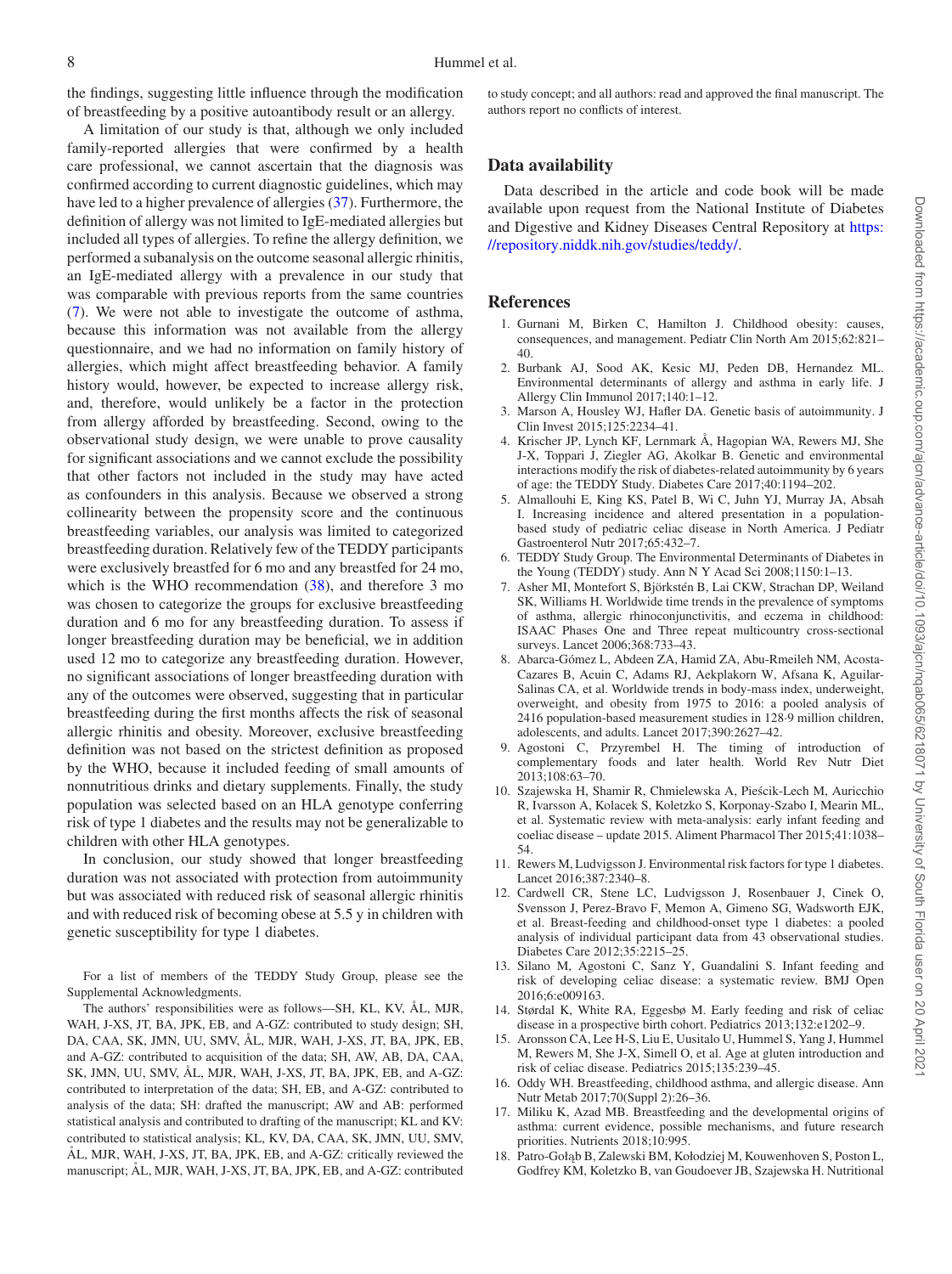interventions or exposures in infants and children aged up to 3 years and their effects on subsequent risk of overweight, obesity and body fat: a systematic review of systematic reviews. Obes Rev 2016;17: 1245–57.

- <span id="page-8-0"></span>19. The TEDDY Study Group. The Environmental Determinants of Diabetes in the Young (TEDDY) study: study design. Pediatr Diabetes 2007;8:286–98.
- <span id="page-8-1"></span>20. Bonifacio E, Yu L, Williams AK, Eisenbarth GS, Bingley PJ, Marcovina SM, Adler K, Ziegler AG, Mueller PW, Schatz DA, et al. Harmonization of glutamic acid decarboxylase and islet antigen-2 autoantibody assays for National Institute of Diabetes and Digestive and Kidney Diseases consortia. J Clin Endocrinol Metab 2010;95:3360–7.
- 21. Krischer JP, Lynch KF, Schatz DA, Ilonen J, Lernmark Å, Hagopian WA, Rewers MJ, She J-X, Simell OG, Toppari J, et al. The 6 year incidence of diabetes-associated autoantibodies in genetically at-risk children: the TEDDY study. Diabetologia 2015;58:980–7.
- 22. Liu E, Lee H-S, Aronsson CA, Hagopian WA, Koletzko S, Rewers MJ, Eisenbarth GS, Bingley PJ, Bonifacio E, Simell V, et al. Risk of pediatric celiac disease according to HLA haplotype and country. N Engl J Med 2014;371:42–9.
- <span id="page-8-2"></span>23. Beyerlein A, Uusitalo UM, Virtanen SM, Vehik K, Yang J, Winkler C, Kersting M, Koletzko S, Schatz D, Aronsson CA, et al. Intake of energy and protein is associated with overweight risk at age 5.5 years: results from the prospective TEDDY study. Obesity 2017;25: 1435–41.
- <span id="page-8-3"></span>24. WHO Multicentre Growth Reference Study Group. WHO Child Growth Standards based on length/height, weight and age. Acta Paediatr Suppl 2006;450:76–85.
- <span id="page-8-4"></span>25. Vehik K, Lynch KF, Wong MC, Tian X, Ross MC, Gibbs RA, Ajami NJ, Petrosino JF, Rewers M, Toppari J, et al. Prospective virome analyses in young children at increased genetic risk for type 1 diabetes. Nat Med 2019;25:1865–72
- <span id="page-8-5"></span>26. Rasmussen KM, Yaktine AL,editors. Weight gain during pregnancy: reexamining the guidelines. Washington (DC): Institute of Medicine (US) and National Research Council (US) Committee to Reexamine IOM Pregnancy Weight Guidelines; 2009.
- <span id="page-8-6"></span>27. Norris JM, Beaty B, Klingensmith G, Yu L, Hoffman M, Chase HP, Erlich HA, Hamman RF, Eisenbarth GS, Rewers M. Lack of association between early exposure to cow's milk protein and β-cell autoimmunity: Diabetes Autoimmunity Study in the Young (DAISY). JAMA 1996;276:609–14.
- 28. Chmiel R, Beyerlein A, Knopff A, Hummel S, Ziegler A-G, Winkler C. Early infant feeding and risk of developing islet autoimmunity and type 1 diabetes. Acta Diabetol 2015;52:621–4.
- 29. Hakola L, Takkinen H-M, Niinistö S, Ahonen S, Nevalainen J, Veijola R, Ilonen J, Toppari J, Knip M, Virtanen SM. Infant feeding in relation to the risk of advanced islet autoimmunity and type 1 diabetes in children with increased genetic susceptibility: a cohort study. Am J Epidemiol 2018;187:34–44.
- 30. Couper JJ, Steele C, Beresford S, Powell T, McCaul K, Pollard A, Gellert S, Tait B, Harrison LC, Colman PG. Lack of association between duration of breast-feeding or introduction of cow's milk and development of islet autoimmunity. Diabetes 1999;48:2145–9.
- <span id="page-8-7"></span>31. Austin PC. An introduction to propensity score methods for reducing the effects of confounding in observational studies. Multivariate Behav Res 2011;46:399–424.
- <span id="page-8-8"></span>32. Lodge CJ, Tan DJ, Lau MXZ, Dai X, Tham R, Lowe AJ, Bowatte G, Allen KJ, Dharmage SC. Breastfeeding and asthma and allergies: a systematic review and meta-analysis. Acta Paediatr 2015;104:38–53.
- <span id="page-8-9"></span>33. Güngör D, Nadaud P, LaPergola CC, Dreibelbis C, Wong YP, Terry N, Abrams SA, Beker L, Jacobovits T, Järvinen KM. Infant milkfeeding practices and food allergies, allergic rhinitis, atopic dermatitis, and asthma throughout the life span: a systematic review. Am J Clin Nutr 2019;109:772S–99S.
- <span id="page-8-10"></span>34. Ogbuanu IU, Karmaus W, Arshad SH, Kurukulaaratchy RJ, Ewart S. Effect of breastfeeding duration on lung function at age 10 years: a prospective birth cohort study. Thorax 2008;64:62–6.
- <span id="page-8-11"></span>35. Nucci AM, Becker DJ, Virtanen SM, Cuthbertson D, Softness B, Huot C, Wasikowa R, Dosch HM, Akerblom HK, Knip M, et al. Growth differences between North American and European children at risk for type 1 diabetes. Pediatr Diabetes 2012;13:425–31.
- <span id="page-8-12"></span>36. Hummel S, Vehik K, Uusitalo U, McLeod W, Aronsson CA, Frank N, Gesualdo P, Yang J, Norris JM, Virtanen SM, et al. Infant feeding patterns in families with a diabetes history – observations from The Environmental Determinants of Diabetes in the Young (TEDDY) birth cohort study. Public Health Nutr 2014;17:2853–62.
- <span id="page-8-13"></span>37. Nwaru BI, Hickstein L, Panesar SS, Roberts G, Muraro A, Sheikh A. Prevalence of common food allergies in Europe: a systematic review and meta-analysis. Allergy 2014;69:992–1007.
- <span id="page-8-14"></span>38. WHO. Complementary feeding: report of the global consultation and summary of guiding principles for complementary feeding of the breastfed child*.* Geneva: World Health Organization; 2002.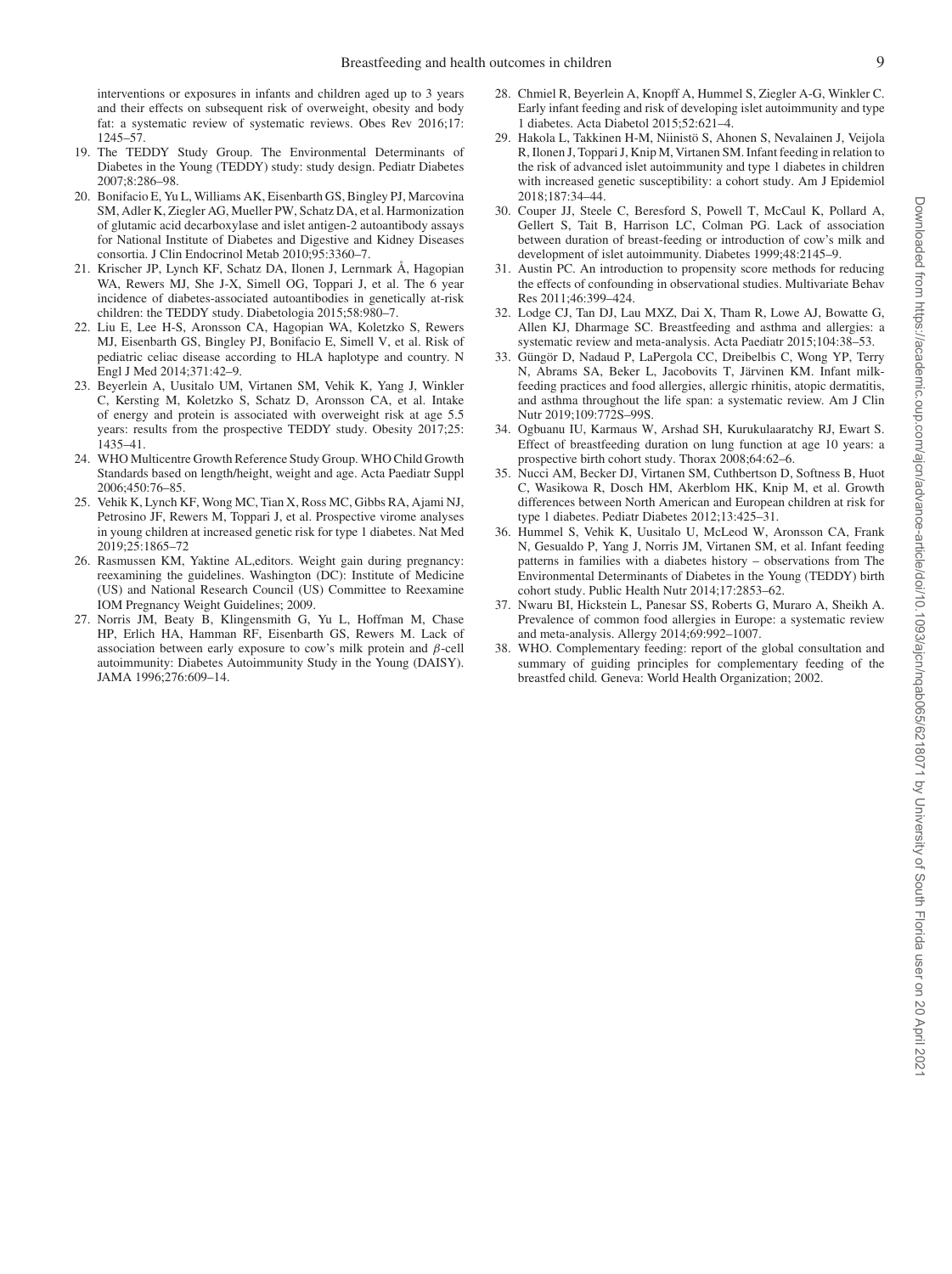# **On‐line Supplementary Material**

Online Supplementary Table 1: Proportion of TEDDY children with any breastfeeding ≤6 months compared to > 6 months and exclusive breastfeeding ≤ 3 months compared to > 3 months according to their propensity score ‐ quartile.

# **Propensity score any breastfeeding >6 months**

|                |                              |       | Any breastfeeding |              |  |
|----------------|------------------------------|-------|-------------------|--------------|--|
|                |                              |       | $56$ months       | >6 months    |  |
| Quartiles      | Range of<br>Propensity score | N     | N(%)              | N(%)         |  |
| 1              | $0.8 - 4.7$                  | 1,695 | 1,133 (66.8)      | 562 (32.2)   |  |
| 2              | $4.7 - 6.3$                  | 1,695 | 715 (42.2)        | 980 (57.8)   |  |
| 3              | $6.3 - 7.4$                  | 1,695 | 566 (33.4)        | 1,129 (66.6) |  |
| $\overline{4}$ | $7.4 - 9.2$                  | 1,696 | 337 (19.9)        | 1,359 (80.1) |  |

## **Propensity score exclusive breastfeeding >3 months**

|                |                  |       | <b>Exclusive breastfeeding</b> |            |  |
|----------------|------------------|-------|--------------------------------|------------|--|
|                |                  |       | $\leq$ 3 months                | >3 months  |  |
| Quartiles      | Range of         | N     | N(%)                           | N(%)       |  |
|                | Propensity score |       |                                |            |  |
| $\mathbf{1}$   | $0.2 - 1.5$      | 1,703 | 1,528 (89.7)                   | 175 (10.3) |  |
| 2              | $1.5 - 2.3$      | 1,702 | 1,413 (83.0)                   | 289 (17.0) |  |
| 3              | $2.3 - 3.2$      | 1,702 | 1,223 (71.9)                   | 479 (28.1) |  |
| $\overline{4}$ | $3.2 - 7.0$      | 1,703 | 1,005 (59.0)                   | 698 (41.0) |  |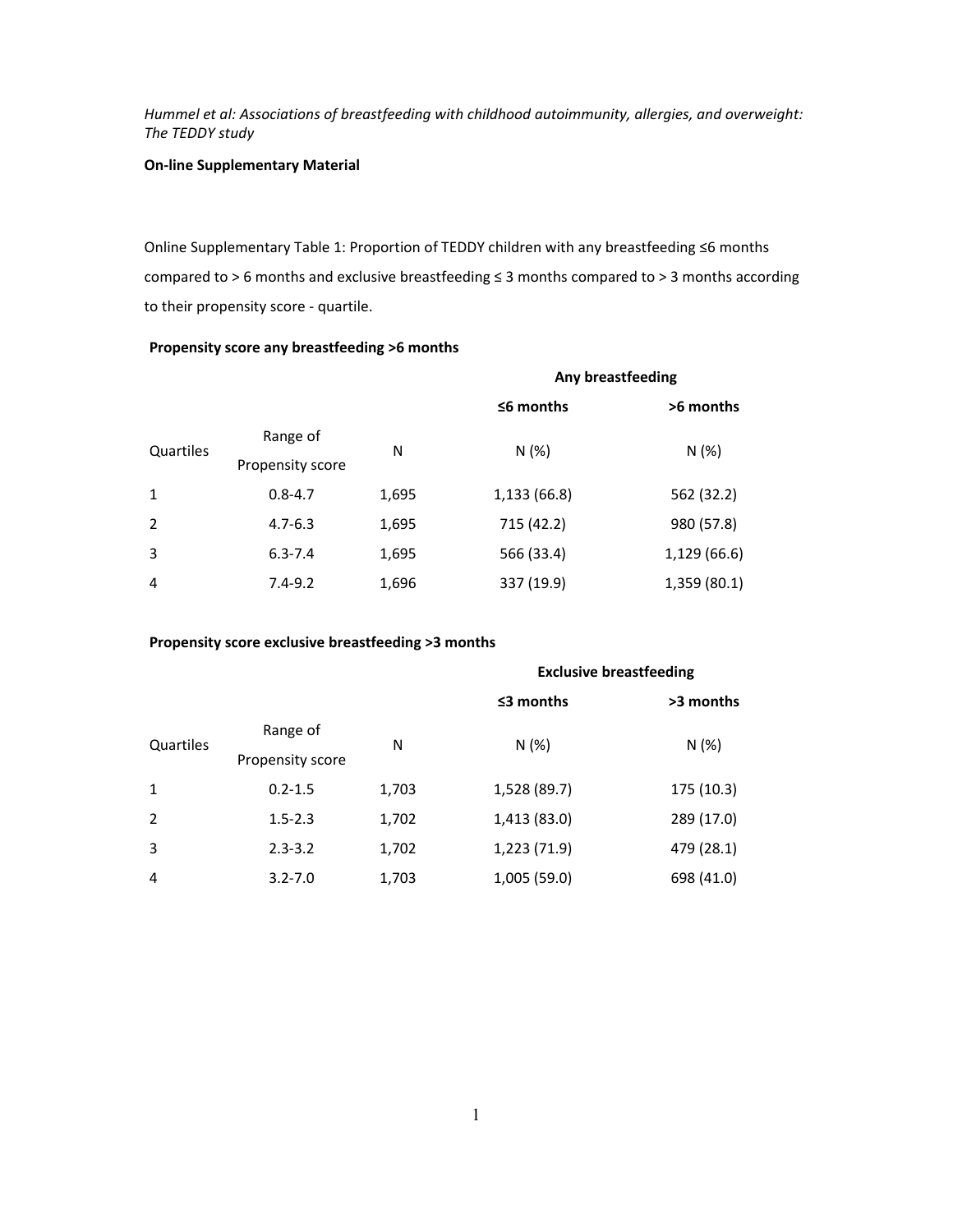Online Supplementary Table 2: Cox proportional hazards model for insulin autoantibodies (IAA) and glutamic acid decarboxylase autoantibodies (GADA) as first appearing islet autoantibodies according to the duration of any and exclusive breastfeeding.

|                                | <b>IAA first</b> |                    |         | <b>GADA first</b> |                  |         |
|--------------------------------|------------------|--------------------|---------|-------------------|------------------|---------|
| <b>Variables</b>               | n                | <b>HR (95% CI)</b> | p-value | N                 | HR (95% CI)      | p-value |
| Any breastfeeding              |                  |                    |         |                   |                  |         |
| $\leq$ 6 months                | 2,751            | Reference          |         | 2,751             | Reference        |         |
| >6 months                      | 4,030            | 1.16(0.88, 1.52)   | 0.30    | 4,030             | 1.01(0.78, 1.30) | 0.96    |
| Propensity score <sup>a</sup>  | 6,781            | 1.06(0.98, 1.15)   | 0.15    | 6,781             | 1.07(0.99, 1.15) | 0.08    |
|                                |                  |                    |         |                   |                  |         |
| <b>Exclusive breastfeeding</b> |                  |                    |         |                   |                  |         |
| $\leq$ 3 months                | 5,169            | Reference          |         | 5,169             | Reference        |         |
| >3 months                      | 1,641            | 1.05(0.79, 1.40)   | 0.75    | 1,641             | 0.96(0.73, 1.26) | 0.78    |
| Propensity score <sup>a</sup>  | 6,810            | 1.08(0.98, 1.20)   | 0.12    | 6,810             | 1.12(1.02, 1.24) | < 0.05  |

Abbreviations: HR, hazard ratio; CI, confidence interval;

a Propensity Score on the probability for each individuum to be breastfed for more than 6 months (any breastfeeding) or more than 3 months (exclusive breastfeeding), respectively, based on logistic regression derived estimates of the following variables: country, maternal diabetes, maternal age, first‐born child, maternal education, maternal smoking during pregnancy, maternal pre‐pregnancy BMI, gestational weight gain, birthweight, caesarean section, and gestational age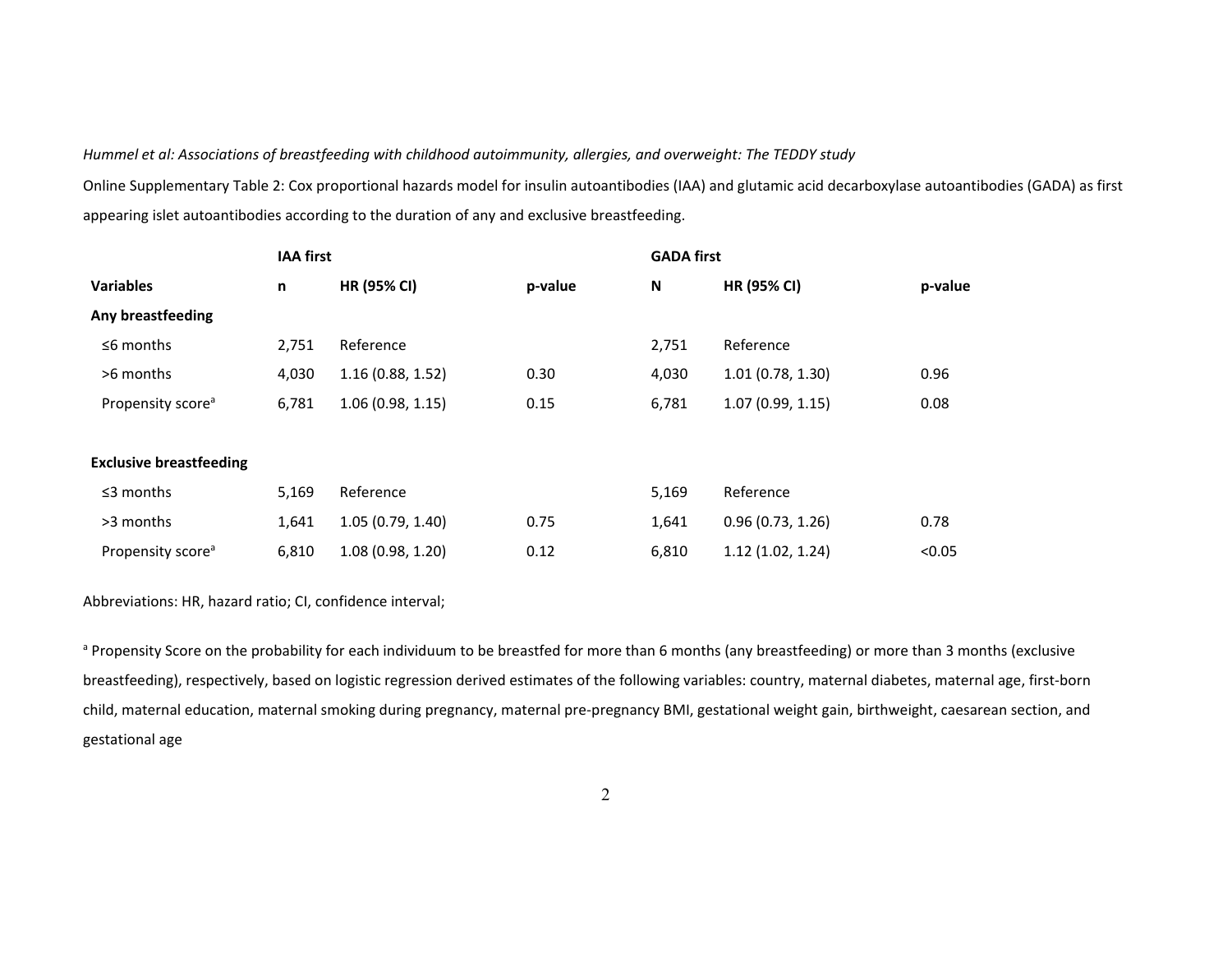Online Supplementary Table 3: Multivariate Cox proportional hazards model for autoimmunity (including islet and/or celiac disease associated autoimmunity), one or more islet autoantibodies and for tissue‐transglutaminase autoantibodies according to the duration of any and exclusive breastfeeding, adjusted for propensity score for prolonged breastfeeding duration, HLA genotype and having a first-degree relative with type 1 diabetes.

|                                       | Autoimmunity     |          | Islet autoantibodies |          | t-Transglutaminase autoantibodies |          |
|---------------------------------------|------------------|----------|----------------------|----------|-----------------------------------|----------|
| <b>Variables</b>                      | HR [95% CI]      | p-value  | HR [95% CI]          | p-value  | HR [95% CI]                       | p-value  |
| Any breastfeeding                     |                  |          |                      |          |                                   |          |
| $\leq$ 6 months                       | Reference        |          | Reference            |          | Reference                         |          |
| >6 months                             | 1.08(0.97, 1.20) | 0.17     | 1.04(0.88, 1.23)     | 0.67     | 1.09(0.96, 1.24)                  | 0.20     |
| Propensity score <sup>a</sup>         | 1.07(1.03, 1.10) | < 0.0001 | 1.08(1.02, 1.13)     | < 0.01   | 1.06(1.02, 1.10)                  | < 0.01   |
| Sex                                   |                  |          |                      |          |                                   |          |
| Female                                | Reference        |          | Reference            |          | Reference                         |          |
| Male                                  | 0.76(0.69, 0.84) | < 0.0001 | 1.14(0.98, 1.33)     | 0.09     | $0.62$ (0.55, 0.70)               | < 0.0001 |
| <b>HLA Genotype</b>                   |                  |          |                      |          |                                   |          |
| DR4-DQ8/DR4-DQ8                       | Reference        |          | Reference            |          | Reference                         |          |
| DR3-DQ2/DR4-DQ8                       | 1.41(1.22, 1.62) | < 0.0001 | 1.30(1.06, 1.60)     | < 0.05   | 1.39(1.16, 1.66)                  | < 0.001  |
| DR3-DQ2/DR3-DQ2                       | 2.24(1.93, 2.61) | < 0.0001 | 0.68(0.52, 0.89)     | < 0.01   | 3.32(2.77, 3.97)                  | < 0.0001 |
| other                                 | 0.63(0.52, 0.76) | < 0.0001 | 0.83(0.65, 1.06)     | 0.14     | 0.37(0.28, 0.50)                  | < 0.0001 |
| <b>Family history of autoimmunity</b> |                  |          |                      |          |                                   |          |
| None                                  | Reference        |          | Reference            |          |                                   |          |
| Family history of T1D                 | 1.42(1.23, 1.63) | < 0.0001 | 2.11(1.74, 2.56)     | < 0.0001 |                                   |          |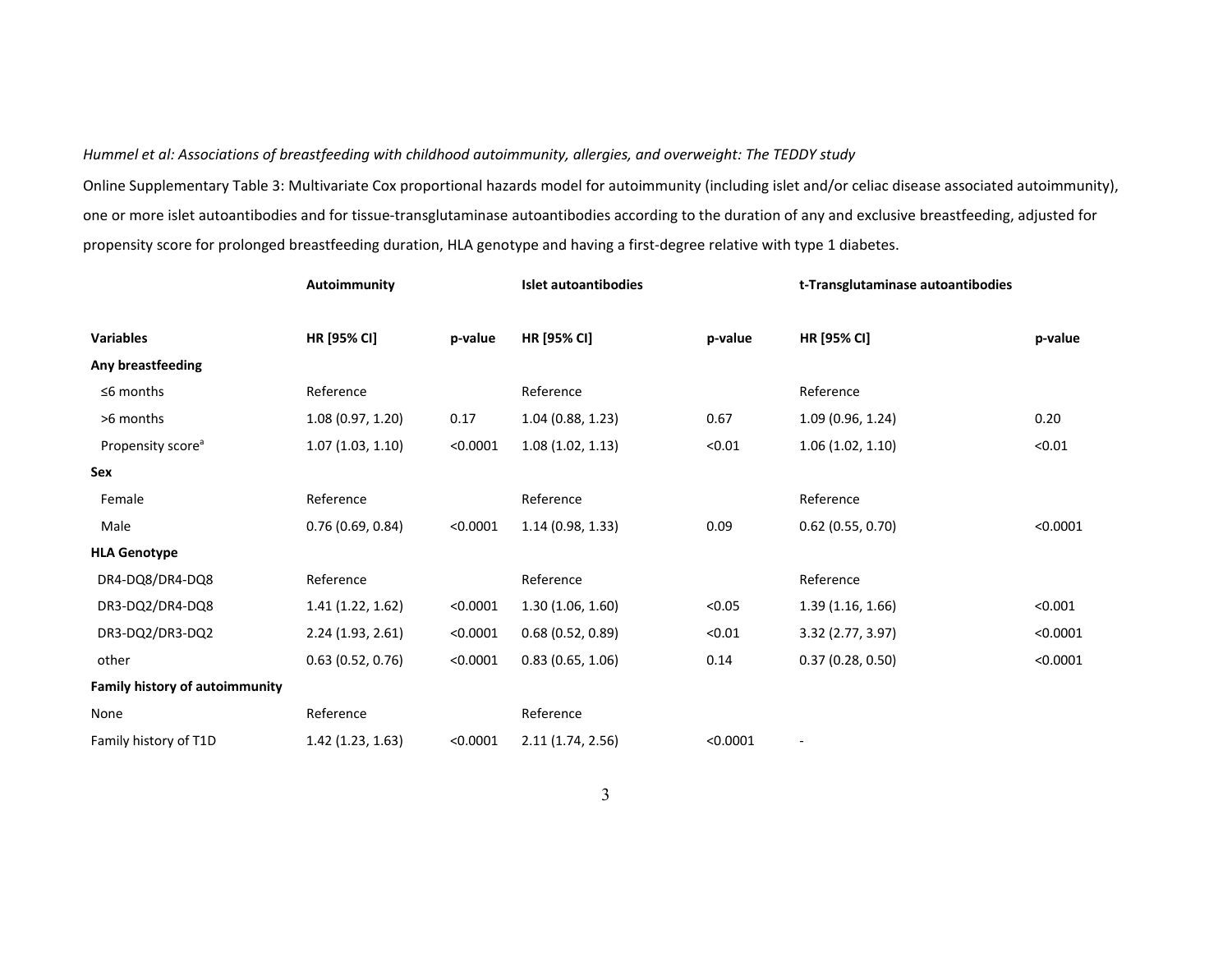| Family history of CD                  | 1.96(1.65, 2.34)    | < 0.0001 | $\overline{\phantom{a}}$ |          | 2.42 (2.00, 2.92)        | < 0.0001 |
|---------------------------------------|---------------------|----------|--------------------------|----------|--------------------------|----------|
| <b>Exclusive breastfeeding</b>        |                     |          |                          |          |                          |          |
| $\leq$ 3 months                       | Reference           |          | Reference                |          | Reference                |          |
| >3 months                             | 1.00(0.89, 1.12)    | 0.98     | 0.94(0.79, 1.13)         | 0.53     | 1.04(0.90, 1.19)         | 0.62     |
| Propensity score <sup>a</sup>         | 1.10(1.06, 1.14)    | < 0.0001 | 1.12(1.06, 1.20)         | < 0.001  | 1.08(1.03, 1.13)         | < 0.01   |
| Sex                                   |                     |          |                          |          |                          |          |
| Female                                | Reference           |          | Reference                |          | Reference                |          |
| Male                                  | 0.78(0.70, 0.85)    | < 0.0001 | 1.15(0.99, 1.34)         | 0.07     | 0.63(0.56, 0.70)         | < 0.0001 |
| <b>HLA Genotype</b>                   |                     |          |                          |          |                          |          |
| DR4-DQ8/DR4-DQ8                       | Reference           |          | Reference                |          | Reference                |          |
| DR3-DQ2/DR4-DQ8                       | 1.41(1.22, 1.62)    | < 0.0001 | 1.30(1.06, 1.60)         | < 0.05   | 1.39(1.16, 1.66)         | < 0.001  |
| DR3-DQ2/DR3-DQ2                       | 2.24(1.93, 2.60)    | < 0.0001 | 0.69(0.53, 0.90)         | < 0.01   | 3.31 (2.77, 3.96)        | < 0.0001 |
| other                                 | $0.64$ (0.53, 0.77) | < 0.0001 | 0.84(0.66, 1.08)         | 0.17     | 0.38(0.28, 0.50)         | < 0.0001 |
| <b>Family history of autoimmunity</b> |                     |          |                          |          |                          |          |
| None                                  | Reference           |          |                          |          |                          |          |
| Family history of T1D                 | 1.40 (1.22, 1.62)   | < 0.0001 | 2.10(1.74, 2.55)         | < 0.0001 | $\overline{\phantom{a}}$ |          |
| Family history of CD                  | 1.95(1.64, 2.32)    | < 0.0001 |                          |          | 2.39 (1.98, 2.89)        | < 0.0001 |

Abbreviations: HR, hazard ratio; CI, confidence interval

a Propensity score on the 10-fold probability for each individuum to be breastfed for more than 6 months (any breastfeeding) or more than 3 months (exclusive breastfeeding), respectively, based on logistic regression derived estimates of the following variables: country, maternal diabetes, maternal age, first‐born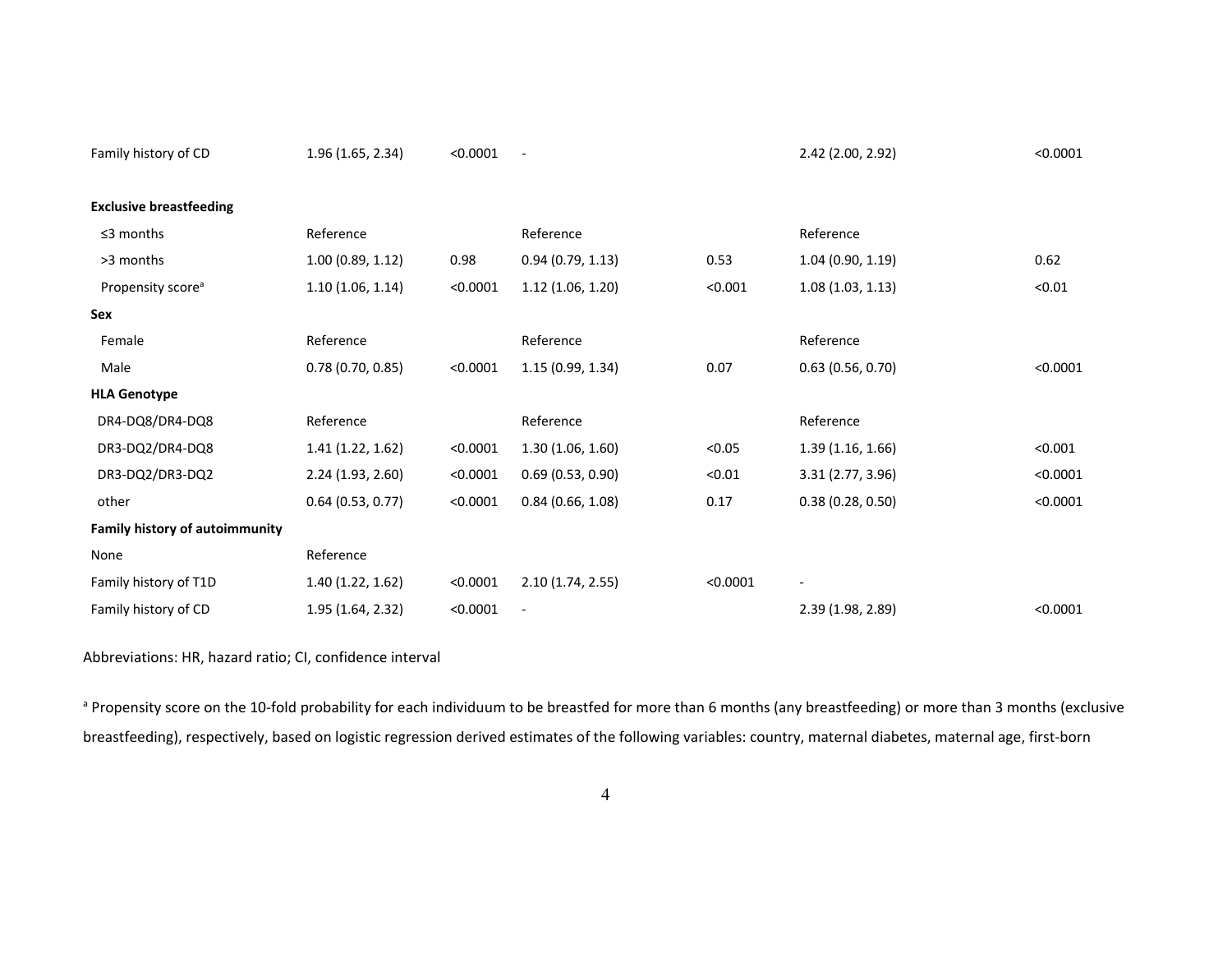child, maternal education, maternal smoking during pregnancy, maternal pre‐pregnancy BMI, gestational weight gain, birthweight, caesarean section, and gestational age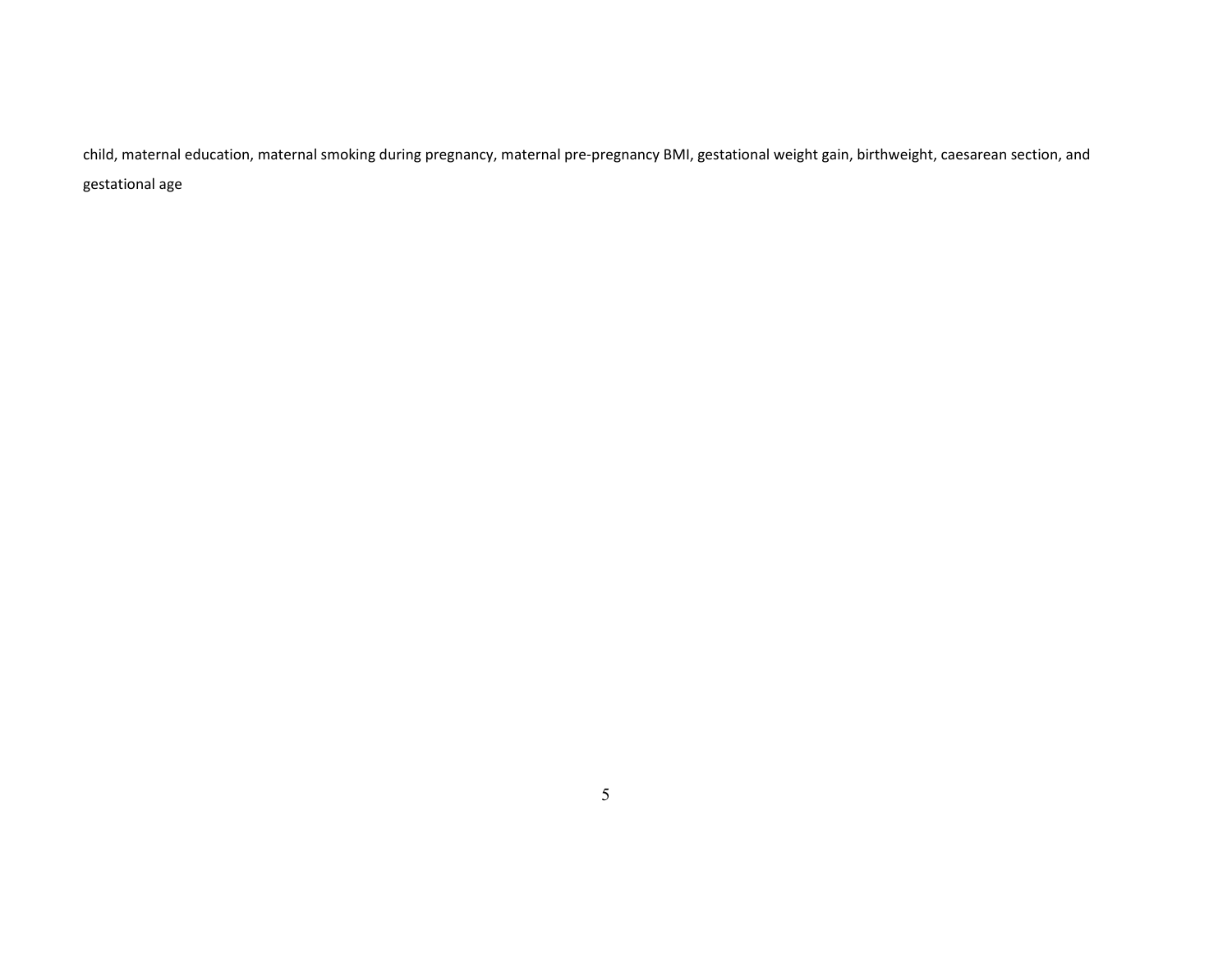Online Supplementary Table 4: Multivariate Cox proportional hazards model for autoimmunity and allergy outcomes and multivariate logistic regression analysis for obesity at 5.5 years of age according to **any breastfeeding >12 months** (Children, who developed the outcome during the first 12 months were excluded).

|                               | Autoimmunity       |                    |          | Islet autoantibodies |                  |         | t-Transglutaminase autoantibodies |                    |         |
|-------------------------------|--------------------|--------------------|----------|----------------------|------------------|---------|-----------------------------------|--------------------|---------|
| Any breastfeeding             | n                  | HR (95% CI)        | p-value  | n                    | HR [95% CI]      | p-value | N                                 | <b>HR (95% CI)</b> | p-value |
| $\leq$ 12 months              | 5,247              | Reference          |          | 5,248                | Reference        |         | 4,577                             | Reference          |         |
| >12 months                    | 1,436              | 1.06(0.95, 1.19)   | 0.31     | 1,436                | 0.99(0.82, 1.21) | 0.94    | 1,306                             | 1.05(0.92, 1.21)   | 0.46    |
| Propensity score <sup>a</sup> | 6,683              | 1.06(1.03, 1.09)   | < 0.001  | 6,684                | 1.05(1.00, 1.11) | < 0.05  | 5,943                             | 1.05(1.02, 1.09)   | < 0.01  |
|                               | <b>Any Allergy</b> |                    |          | <b>Food allergy</b>  |                  |         | Seasonal allergic rhinitis        |                    |         |
| Any breastfeeding             | n                  | <b>HR (95% CI)</b> | p-value  | n                    | HR [95% CI]      | p-value | ${\bf N}$                         | HR (95% CI)        | p-value |
| ≤12 months                    | 5,009              | Reference          |          | 5,139                | Reference        |         | 5,290                             | Reference          |         |
| >12 months                    | 1,371              | 0.99(0.84, 1.17)   | 0.95     | 1,405                | 1.01(0.78, 1.31) | 0.92    | 1,455                             | 0.91(0.70, 1.19)   | 0.50    |
| Propensity score <sup>a</sup> | 6,380              | 0.95(0.91, 0.99)   | < 0.01   | 6,544                | 1.00(0.94, 1.06) | 0.93    | 6,745                             | 0.94(0.89, 1.00)   | 0.05    |
|                               | <b>Obesity</b>     |                    |          |                      |                  |         |                                   |                    |         |
| Any breastfeeding             | N                  | OR (95% CI)        | p-value  |                      |                  |         |                                   |                    |         |
| ≤12 months                    | 3,741              | Reference          |          |                      |                  |         |                                   |                    |         |
| >12 months                    | 1,174              | 1.00(0.72, 1.37)   | 1.0      |                      |                  |         |                                   |                    |         |
| Propensity score <sup>a</sup> | 4,915              | 0.75(0.70, 0.80)   | < 0.0001 |                      |                  |         |                                   |                    |         |

Abbreviations: HR, hazard ratio; OR, Odds ratio; CI, confidence interval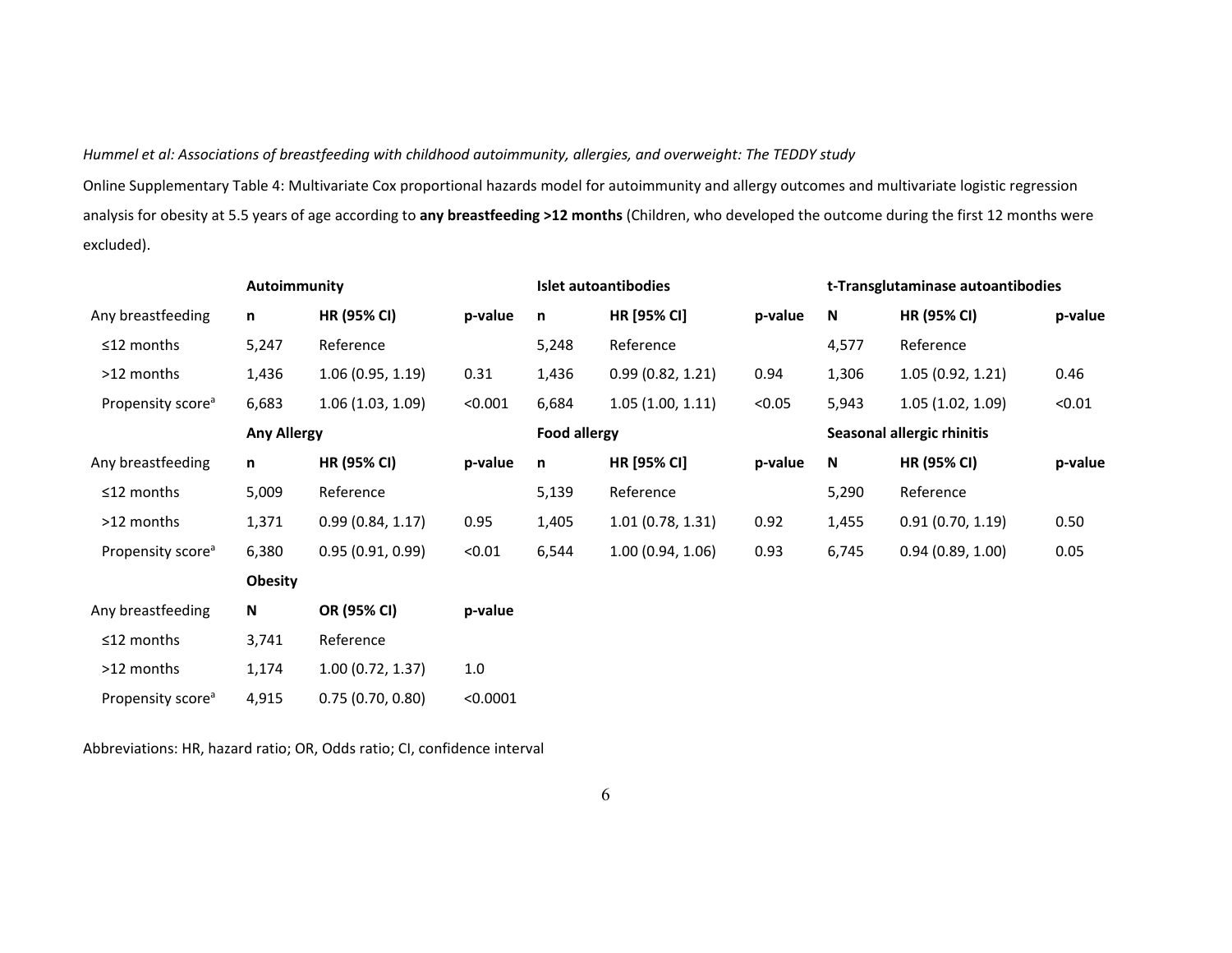a Propensity score on the 10-fold probability for each individuum to be breastfed for more than 6 months (any breastfeeding) or more than 3 months (exclusive breastfeeding), respectively, based on logistic regression derived estimates of the following variables: country, maternal diabetes, maternal age, first‐born child, maternal education, maternal smoking during pregnancy, maternal pre‐pregnancy BMI, gestational weight gain, birthweight, caesarean section, and gestational age

1 2

7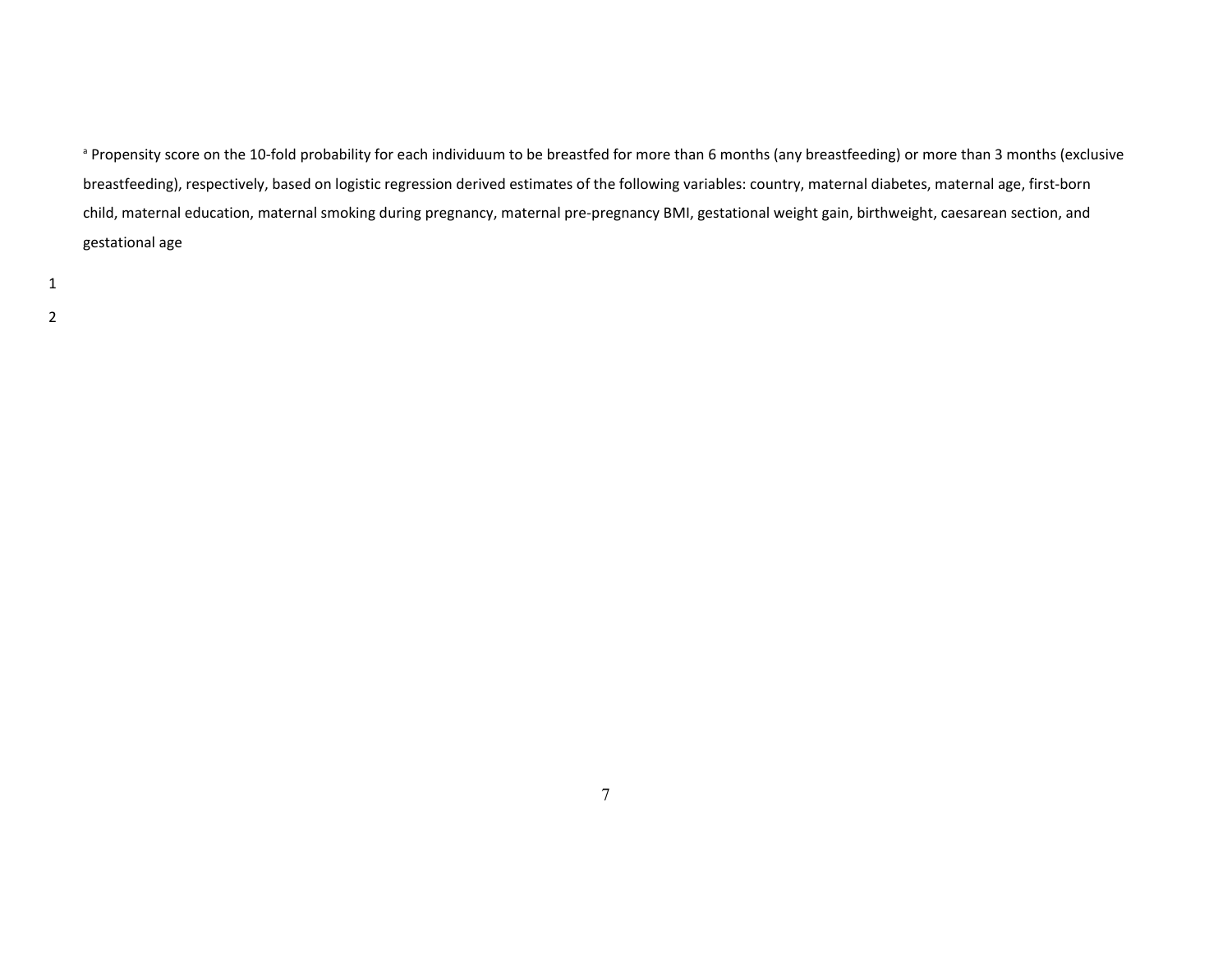Online Supplementary Table 5: Multivariate Cox proportional hazards model for the risk of autoimmunity (including islet and/or celiac disease associated autoimmunity), one or more islet autoantibodies and for tissue‐transglutaminase autoantibodies according any breastfeeding duration after excluding nine children who developed one or more islet autoantibodies during the first 6 months.

|                               | Autoimmunity |                    |         |       | Islet autoantibodies |         | t-Transglutaminase autoantibodies |                    |         |
|-------------------------------|--------------|--------------------|---------|-------|----------------------|---------|-----------------------------------|--------------------|---------|
| <b>Variables</b>              | n            | <b>HR (95% CI)</b> | p-value | n     | <b>HR (95% CI)</b>   | p-value | -N                                | <b>HR (95% CI)</b> | p-value |
| Any breastfeeding             |              |                    |         |       |                      |         |                                   |                    |         |
| $\leq$ 6 months               | 2.747        | Reference          |         | 2.874 | Reference            |         | 2.294                             | Reference          |         |
| >6 months                     | 4,025        | 1.07(0.96, 1.19)   | 0.20    | 4.025 | 1.04(0.88, 1.23)     | 0.68    | 3,650                             | 1.08(0.95, 1.23)   | 0.25    |
| Propensity score <sup>a</sup> | 6,772        | 1.06(1.03, 1.10)   | < 0.001 | 6,772 | 1.07(1.02, 1.12)     | < 0.01  | 5.944                             | 1.05(1.01, 1.09)   | < 0.05  |

Abbreviations: HR, hazard ratio; CI, confidence interval

a Propensity score on the 10-fold probability for each individuum to be breastfed for more than 6 months (any breastfeeding) based on logistic regression derived estimates of the following variables: country, maternal diabetes, maternal age, first-born child, maternal education, maternal smoking during pregnancy, maternal pre‐pregnancy BMI, gestational weight gain, birthweight, caesarean section, and gestational age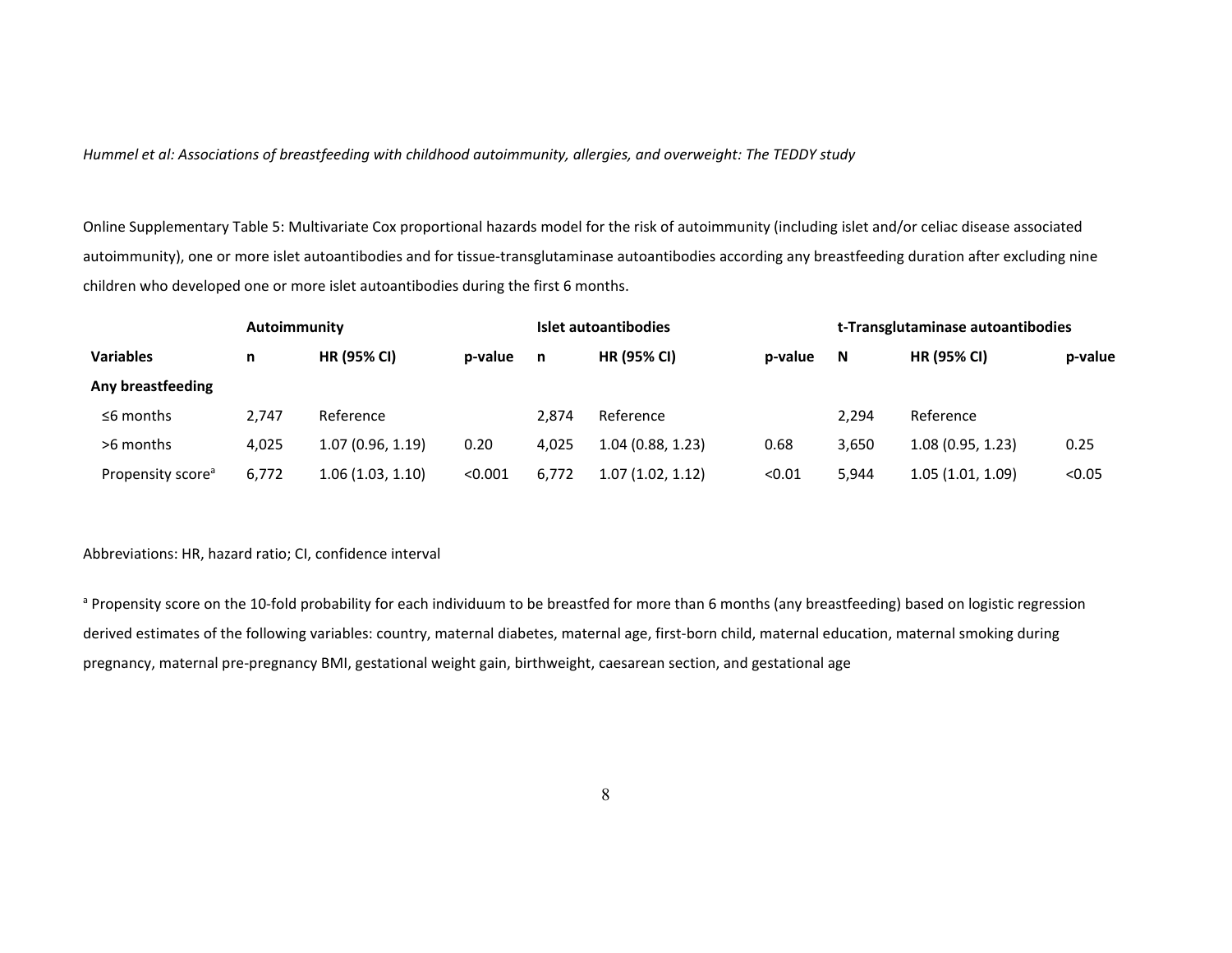Online Supplementary Table 6: Multivariate Cox proportional hazards model for the risk of autoimmunity (including islet and/or celiac disease associated autoimmunity), one or more islet autoantibodies and for tissue‐transglutaminase autoantibodies **during the first 24 months of age** according to any and exclusive breastfeeding duration.

|                                | Autoimmunity |                    |         |       | Islet autoantibodies | t-Transglutaminase autoantibodies |       |                  |        |  |
|--------------------------------|--------------|--------------------|---------|-------|----------------------|-----------------------------------|-------|------------------|--------|--|
| <b>Variables</b>               | n            | <b>HR (95% CI)</b> | p-value | n     | HR [95% CI]          | p-value                           | n,    | HR (95% CI)      | p-     |  |
|                                |              |                    |         |       |                      |                                   |       |                  | value  |  |
| Any breastfeeding              |              |                    |         |       |                      |                                   |       |                  |        |  |
| $\leq$ 6 months                | 2,751        | Reference          |         | 2,751 | Reference            |                                   | 2,298 | Reference        |        |  |
| >6 months                      | 4,030        | 0.96(0.78, 1.17)   | 0.67    | 4,030 | 0.94(0.72, 1.24)     | 0.67                              | 3,653 | 0.93(0.69, 1.25) | 0.63   |  |
| Propensity score <sup>a</sup>  | 6,781        | 1.05(0.99, 1.12)   | 0.08    | 6,781 | 1.11(1.02, 1.20)     | < 0.05                            | 5,951 | 0.98(0.90, 1.07) | 0.67   |  |
|                                |              |                    |         |       |                      |                                   |       |                  |        |  |
| <b>Exclusive breastfeeding</b> |              |                    |         |       |                      |                                   |       |                  |        |  |
| $\leq$ 3 months                | 5,169        | Reference          |         | 5,169 | Reference            |                                   | 4,484 | Reference        |        |  |
| >3 months                      | 1,641        | 0.98(0.78, 1.22)   | 0.84    | 1,641 | 1.08(0.81, 1.45)     | 0.61                              | 1,484 | 0.87(0.62, 1.21) | 0.41   |  |
| Propensity score <sup>a</sup>  | 6,810        | 1.15(1.07, 1.24)   | < 0.001 | 6,774 | 1.14(1.03, 1.27)     | < 0.05                            | 5,968 | 1.13(1.01, 1.27) | < 0.05 |  |

Abbreviations: HR, hazard ratio; CI, confidence interval

a Propensity score on the 10-fold probability for each individuum to be breastfed for more than 6 months (any breastfeeding) based on logistic regression derived estimates of the following variables: country, maternal diabetes, maternal age, first-born child, maternal education, maternal smoking during pregnancy, maternal pre‐pregnancy BMI, gestational weight gain, birthweight, caesarean section, and gestational age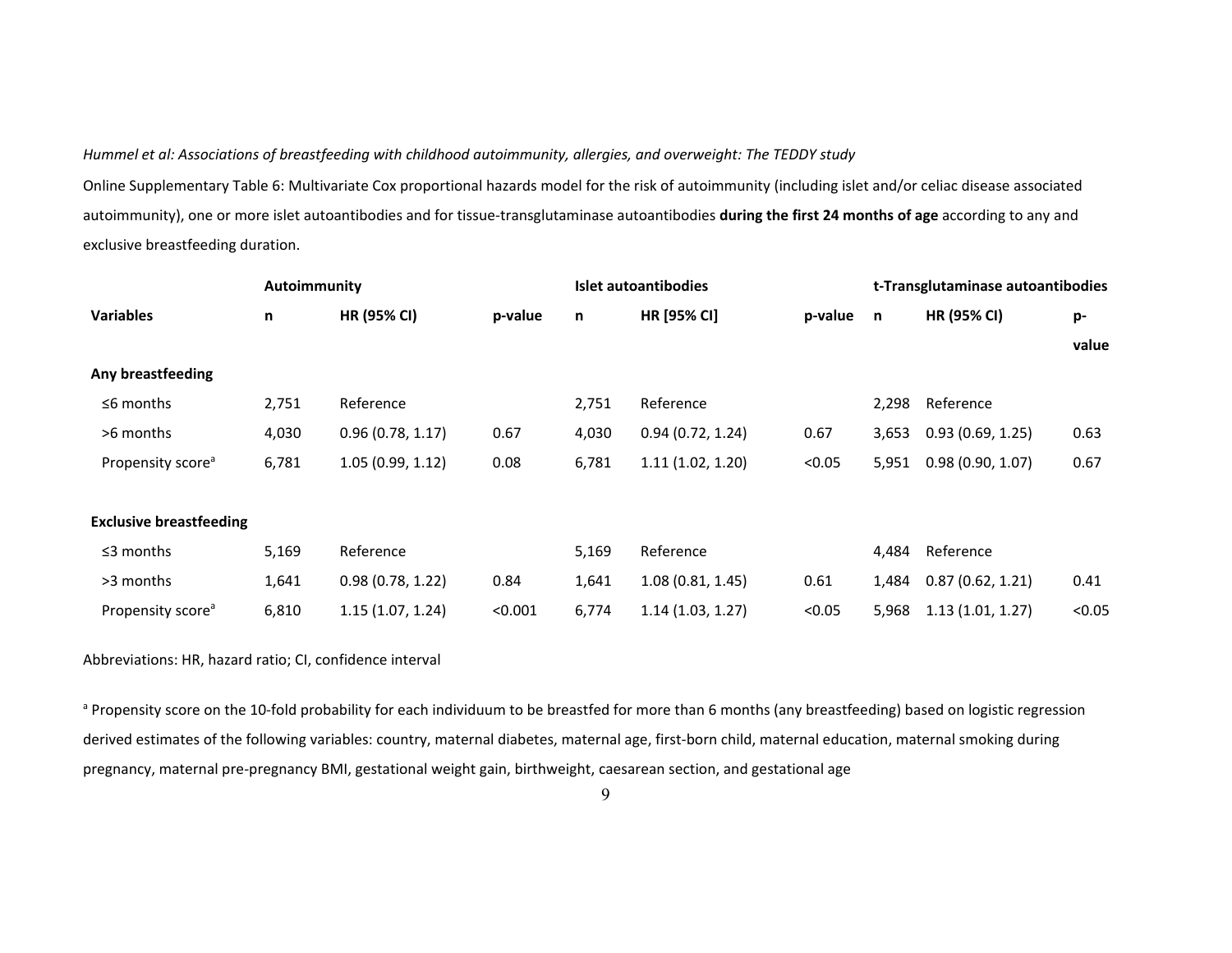Online Supplementary Table 7: Multivariate Cox proportional hazards model for the risk of any allergy, any food allergy and seasonal allergic rhinitis according to any and exclusive breastfeeding duration after excluding children who developed any allergy during the first 3 months or 6 months respectively.

|                                | <b>Any Allergy</b> |                    |          | <b>Food allergy</b> |                    |         | Seasonal allergic rhinitis |                    |         |  |
|--------------------------------|--------------------|--------------------|----------|---------------------|--------------------|---------|----------------------------|--------------------|---------|--|
| <b>Variables</b>               | n                  | <b>HR (95% CI)</b> | p-value  | n                   | <b>HR [95% CI]</b> | p-value | n                          | <b>HR (95% CI)</b> | p-value |  |
| Any breastfeeding              |                    |                    |          |                     |                    |         |                            |                    |         |  |
| $\leq$ 6 months                | 2,681              | Reference          |          | 2,681               | Reference          |         | 2.666                      | Reference          |         |  |
| >6 months                      | 3,962              | 0.98(0.86, 1.11)   | 0.72     | 3,962               | 1.00(0.83, 1.22)   | 0.97    | 3,951                      | 0.88(0.70, 1.10)   | 0.25    |  |
| Propensity score <sup>a</sup>  | 6,643              | 0.95(0.92, 0.99)   | < 0.01   | 6,643               | 1.00(0.95, 1.06)   | 0.98    | 6,643                      | 0.93(0.88, 1.00)   | < 0.05  |  |
| <b>Exclusive breastfeeding</b> |                    |                    |          |                     |                    |         |                            |                    |         |  |
| $\leq$ 3 months                | 5,125              | Reference          |          | 5,125               | Reference          |         | 5.125                      | Reference          |         |  |
| >3 months                      | 1,635              | 0.95(0.83, 1.10)   | 0.52     | 1,635               | 1.03 (0.84, 1.26)  | 0.79    | 1,635                      | 0.70(0.53, 0.92)   | < 0.05  |  |
| Propensity score <sup>a</sup>  | 6,760              | 0.87(0.82, 0.91)   | < 0.0001 | 6,760               | 0.96(0.89, 1.03)   | 0.22    | 6,760                      | 0.84(0.76, 0.92)   | < 0.001 |  |

Abbreviations: HR, hazard ratio; CI, confidence interval;

a Propensity score on the 10-fold probability for each individuum to be breastfed for more than 6 months (any breastfeeding) or more than 3 months (exclusive breastfeeding), respectively, based on logistic regression derived estimates of the following variables: country, maternal diabetes, maternal age, first-born child, maternal education, maternal smoking during pregnancy, maternal pre-pregnancy BMI, gestational weight gain, birthweight, caesarean section, and gestational age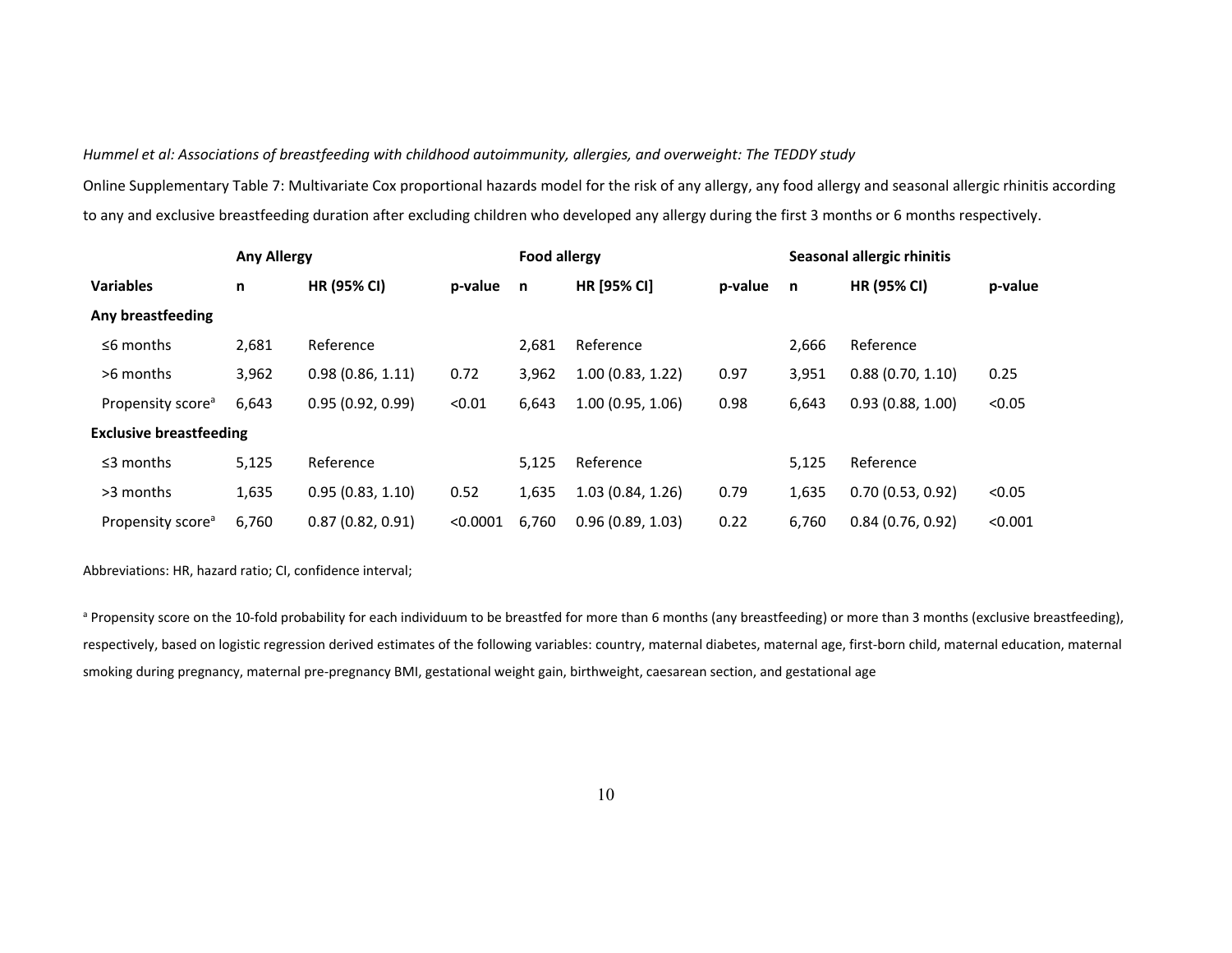

**Online Supplementary Figure 1.** Numbers of children with autoimmunity, allergy, and/or

obesity.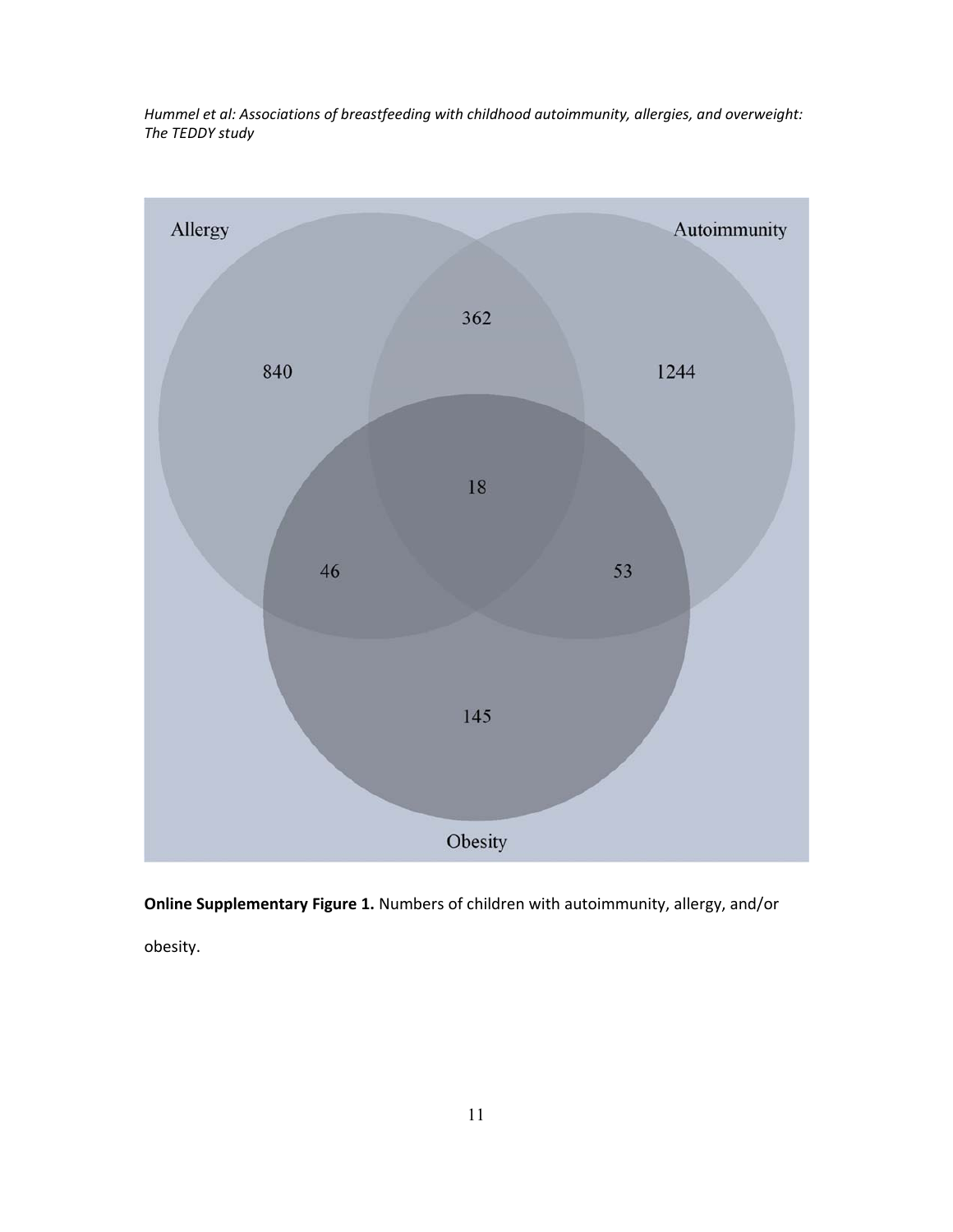Online Supplementary Acknowledgement

## **The TEDDY Study Group**

**Colorado Clinical Center:** Marian Rewers, M.D., Ph.D., PI1,4,5,6,9,10, Aaron Barbour, Kimberly Bautista<sup>11</sup>, Judith Baxter<sup>8,911</sup>, Daniel Felipe-Morales, Kimberly Driscoll, Ph.D.<sup>8</sup>, Brigitte I. Frohnert, M.D.<sup>2,13</sup>, Marisa Stahl, M.D.<sup>12</sup>, Patricia Gesualdo<sup>2,6,11,13</sup>, Michelle Hoffman<sup>11,12,13</sup>, Rachel Karban<sup>11</sup>, Edwin Liu, M.D.<sup>12</sup>, Jill Norris, Ph.D.<sup>2,3,11</sup>, Stesha Peacock, Hanan Shorrosh, Andrea Steck, M.D.<sup>3,13</sup>, Megan Stern, Erica Villegas<sup>2</sup>, Kathleen Waugh6,7,11. University of Colorado, Anschutz Medical Campus, Barbara Davis Center for Childhood Diabetes.

**Finland Clinical Center:** Jorma Toppari, M.D., Ph.D., PI¥^1,4,10,13, Olli G. Simell, M.D., Ph.D., Annika Adamsson, Ph.D.^11, Sanna-Mari Aaltonen^, Suvi Ahonen\*±§, Mari Åkerlund\*±§, Leena Hakola\*±, Anne Hekkala, M.D.µ¤, Henna Holappaµ¤, Heikki Hyöty, M.D., Ph.D.\*<sup>±6</sup>, Anni Ikonen<sup>µx</sup>, Jorma Ilonen, M.D., Ph.D.<sup>¥¶3</sup>, Sinikka Jäminki\*<sup>±</sup>, Sanna Jokipuu<sup>^</sup>, Leena Karlsson<sup>^</sup>, Jukka Kero M.D., Ph.D.<sup>¥^3, 13</sup>, Miia Kähönen<sup>µ×11,13</sup>, Mikael Knip, M.D., Ph.D.<sup>\*±5</sup>, Minna-Liisa Koivikko<sup>µx</sup>, Merja Koskinen<sup>\*±</sup>, Mirva Koreasalo<sup>\*±§2</sup>, Kalle Kurppa, M.D., Ph.D.\*<sup>±12</sup>, Jarita Kytölä\*<sup>±</sup>, Jutta Laiho, Ph.D.\*<sup>6</sup>, Tiina Latva-aho<sup>µx</sup>, Laura Leppänen^, Katri Lindfors, Ph.D.\*<sup>12</sup>, Maria Lönnrot, M.D., Ph.D.\*<sup>±6</sup>, Elina Mäntymäki^, Markus Mattila\*<sup>±</sup>, Maija Miettinen<sup>§2</sup>, Katja Multasuo<sup>µ¤</sup>, Teija Mykkänen<sup>µ¤</sup>, Tiina Niininen±\*11, Sari Niinistö§2, Mia Nyblom\*±, Sami Oikarinen, Ph.D.\*±6, Paula Ollikainenµ¤ , Zhian Othmani<sup>¥</sup>, Sirpa Pohjola <sup>µx</sup>, Jenna Rautanen<sup> $±§$ </sup>, Anne Riikonen<sup>\*±§2</sup>, Miia Pekkola<sup>\*±</sup>, Minna Romo^, Satu Simell, M.D., Ph.D.<sup>¥12</sup>, Aino Stenius<sup>µ×11</sup>, Päivi Tossavainen, M.D.<sup>µ×</sup>, Mari Vähä-Mäkilä<sup>¥</sup>, Eeva Varjonen<sup>^11</sup>, Riitta Veijola, M.D., Ph.D.<sup>µ×13</sup>, Irene Viinikangas<sup>µ×</sup>, Suvi M. Virtanen, M.D., Ph.D. $*$   $\pm$ §2. ¥University of Turku, \*Tampere University, <sup>µ</sup>University of Oulu, ^Turku University Hospital, Hospital District of Southwest Finland, ±Tampere University Hospital, ¤Oulu University Hospital, §Finnish Institute for Health and Welfare, Finland, ¶University of Kuopio.

**Georgia/Florida Clinical Center:** Jin-Xiong She, Ph.D., PI1,3,4,10, Desmond Schatz, M.D. $*^{4,5,7,8}$ , Diane Hopkins<sup>11</sup>, Leigh Steed<sup>11,12,13</sup>, Jennifer Bryant<sup>11</sup>, Katherine Silvis<sup>2</sup>, Michael Haller, M.D.\*13, Melissa Gardiner<sup>11</sup>, Richard McIndoe, Ph.D., Ashok Sharma, Stephen W. Anderson, M.D.<sup>^</sup>, Laura Jacobsen, M.D.\*<sup>13</sup>, John Marks, DHSc.\*<sup>11,13</sup>, P.D. Towe\*. Center for Biotechnology and Genomic Medicine, Augusta University. \*University of Florida, Pediatric Endocrinology. ^Pediatric Endocrine Associates, Atlanta.

Germany Clinical Center: Anette G. Ziegler, M.D., PI<sup>1,3,4,10</sup>, Ezio Bonifacio Ph.D.<sup>\*5</sup>, Cigdem Gezginci, Anja Heublein, Eva Hohoff<sup>¥2</sup>, Sandra Hummel, Ph.D.<sup>2</sup>, Annette Knopff<sup>7</sup>, Charlotte Koch, Sibylle Koletzko, M.D.<sup>112</sup>, Claudia Ramminger<sup>11</sup>, Roswith Roth, Ph.D.<sup>8</sup>, Jennifer Schmidt, Marlon Scholz, Joanna Stock<sup>8,11,13</sup>, Katharina Warncke, M.D.<sup>13</sup>, Lorena Wendel, Christiane Winkler,  $Ph.D.^{2,11}$ . Forschergruppe Diabetes e.V. and Institute of Diabetes Research, Helmholtz Zentrum München, Forschergruppe Diabetes, and Klinikum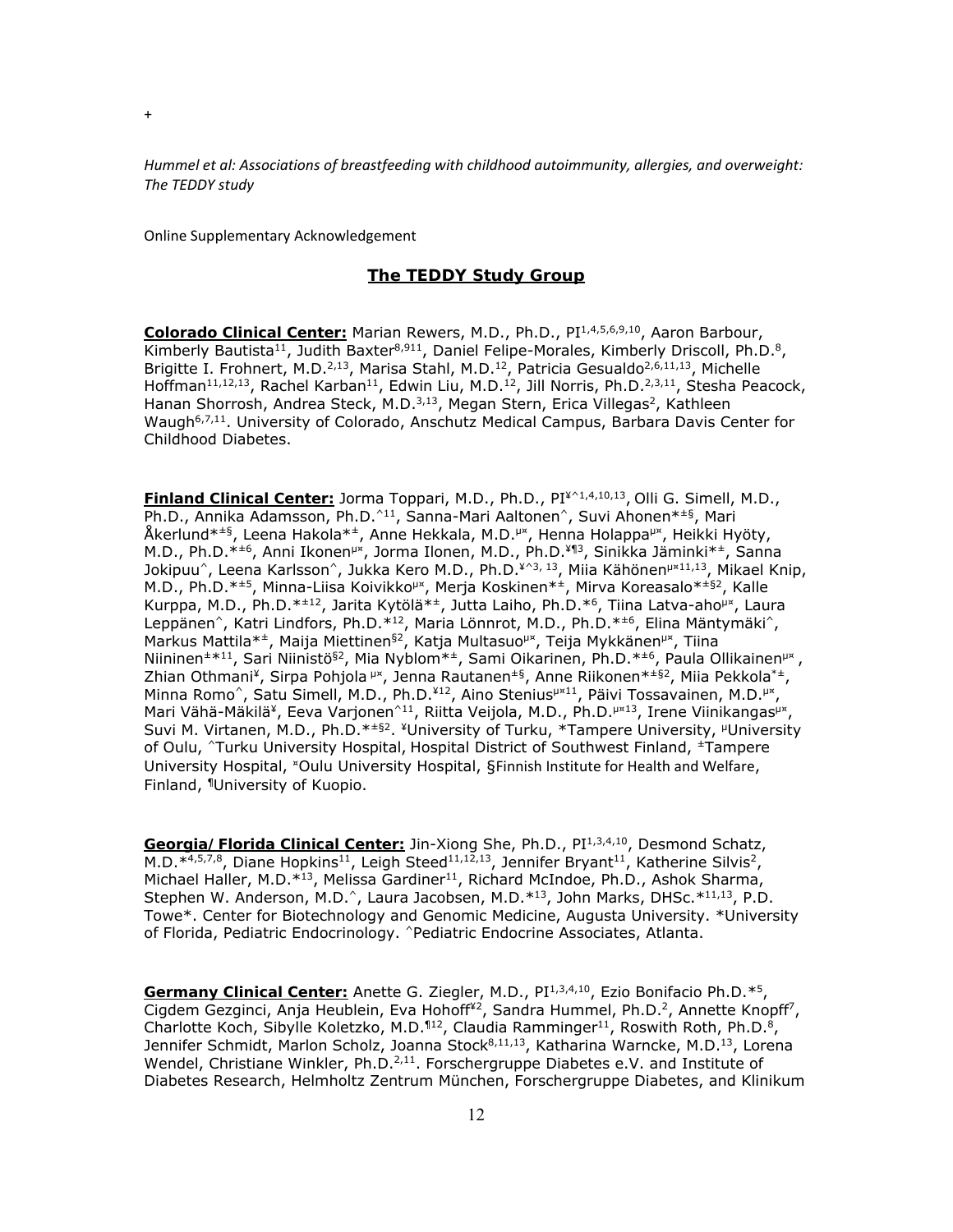rechts der Isar, Technische Universität München. \*Center for Regenerative Therapies, TU Dresden, ¶Dr. von Hauner Children's Hospital, Department of Gastroenterology, Ludwig Maximillians University Munich, ¥University of Bonn, Department of Nutritional Epidemiology.

Sweden Clinical Center: Åke Lernmark, Ph.D., PI<sup>1,3,4,5,6,8,9,10</sup>, Daniel Agardh, M.D., Ph.D.<sup>6,12</sup>, Carin Andrén Aronsson, Ph.D.<sup>2,11,12</sup>, Maria Ask, Rasmus Bennet, Corrado Cilio, Ph.D., M.D.<sup>5,6</sup>, Susanne Dahlberg, Emelie Ericson-Hallström, Annika Björne Fors, Lina Fransson, Thomas Gard, Monika Hansen, Susanne Hyberg, Fredrik Johansen, Berglind Jonsdottir, M.D., Ph.D.<sup>11</sup>, Helena Elding Larsson, M.D., Ph.D.<sup>6,13</sup>, Marielle Lindström, Markus Lundgren, M.D., Ph.D.<sup>13</sup>, Marlena Maziarz, Ph.D., Maria Månsson Martinez, Jessica Melin<sup>11</sup>, Zeliha Mestan, Caroline Nilsson, Kobra Rahmati, Anita Ramelius, Falastin Salami, Anette Sjöberg, Birgitta Sjöberg, Carina Törn, Ph.D.3, Ulrika Ulvenhag, Terese Wiktorsson, Åsa Wimar<sup>13</sup>. Lund University.

**Washington Clinical Center:** William A. Hagopian, M.D., Ph.D., PI1,3,4,5,6,7,10,12,13, Michael Killian<sup>6,7,11,12</sup>, Claire Cowen Crouch<sup>11,13</sup>, Jennifer Skidmore<sup>2</sup>, Christian Chamberlain, Brelon Fairman, Arlene Meyer, Jocelyn Meyer, Denise Mulenga<sup>11</sup>, Nole Powell, Jared Radtke, Shreya Roy, Davey Schmitt, Sarah Zink. Pacific Northwest Research Institute.

**Pennsylvania Satellite Center:** Dorothy Becker, M.D., Margaret Franciscus, MaryEllen Dalmagro-Elias Smith<sup>2</sup>, Ashi Daftary, M.D., Mary Beth Klein, Chrystal Yates. Children's Hospital of Pittsburgh of UPMC.

**Data Coordinating Center:** Jeffrey P. Krischer, Ph.D., PI<sup>1,4,5,9,10</sup>, Rajesh Adusumali, Sarah Austin-Gonzalez, Maryouri Avendano, Sandra Baethke, Brant Burkhardt, Ph.D.5,6, Martha Butterworth<sup>2</sup>, Nicholas Cadigan, Joanna Clasen, Kevin Counts, Christopher Eberhard, Steven Fiske<sup>8</sup>, Laura Gandolfo, Jennifer Garmeson, Veena Gowda, Belinda Hsiao, Christina Karges, Qian Li, Ph.D.<sup>2,3</sup>, Shu Liu, Xiang Liu, Ph.D.<sup>2,3,8,13</sup>, Kristian Lynch, Ph.D.  $5,6,8$ , Jamie Malloy, Cristina McCarthy<sup>11</sup>, Jose Moreno, Hemang Parikh, Ph.D.<sup>3</sup>, Cassandra Remedios, Chris Shaffer, Susan Smith<sup>11</sup>, Noah Sulman, Ph.D., Roy Tamura, Ph.D.<sup>1,2,11,12,13</sup>, Dena Tewey, Michael Toth, Ulla Uusitalo, Ph.D.<sup>2</sup>, Kendra Vehik, Ph.D.<sup>4,5,6,8,13</sup>, Ponni Vijayakandipan, Melissa Wroble, Jimin Yang, Ph.D., R.D.<sup>2</sup>, Kenneth Young, Ph.D. *Past staff: Michael Abbondondolo, Lori Ballard, Rasheedah Brown, David Cuthbertson, Stephen Dankyi, David Hadley, Ph.D., Kathleen Heyman, Francisco Perez*  Laras, Hye-Seung Lee, Ph.D., Colleen Maguire, Wendy McLeod, Aubrie Merrell, Steven *Meulemans, Ryan Quigley, Laura Smith, Ph.D.8,11.* University of South Florida.

**Project scientist:** Beena Akolkar, Ph.D.<sup>1,3,4,5,6,7,9,10</sup>. National Institutes of Diabetes and Digestive and Kidney Diseases.

**Autoantibody Reference Laboratories:** Liping Yu, M.D.^5, Dongmei Miao, M.D.^, Polly Bingley, M.D., FRCP\*5, Alistair Williams\*, Kyla Chandler\*, Ilana Kelland\*, Yassin Ben Khoud\*, Huma Zahid\*, Matthew Randell \*. ^Barbara Davis Center for Childhood Diabetes, University of Colorado Denver, \*Bristol Medical School, University of Bristol, UK.